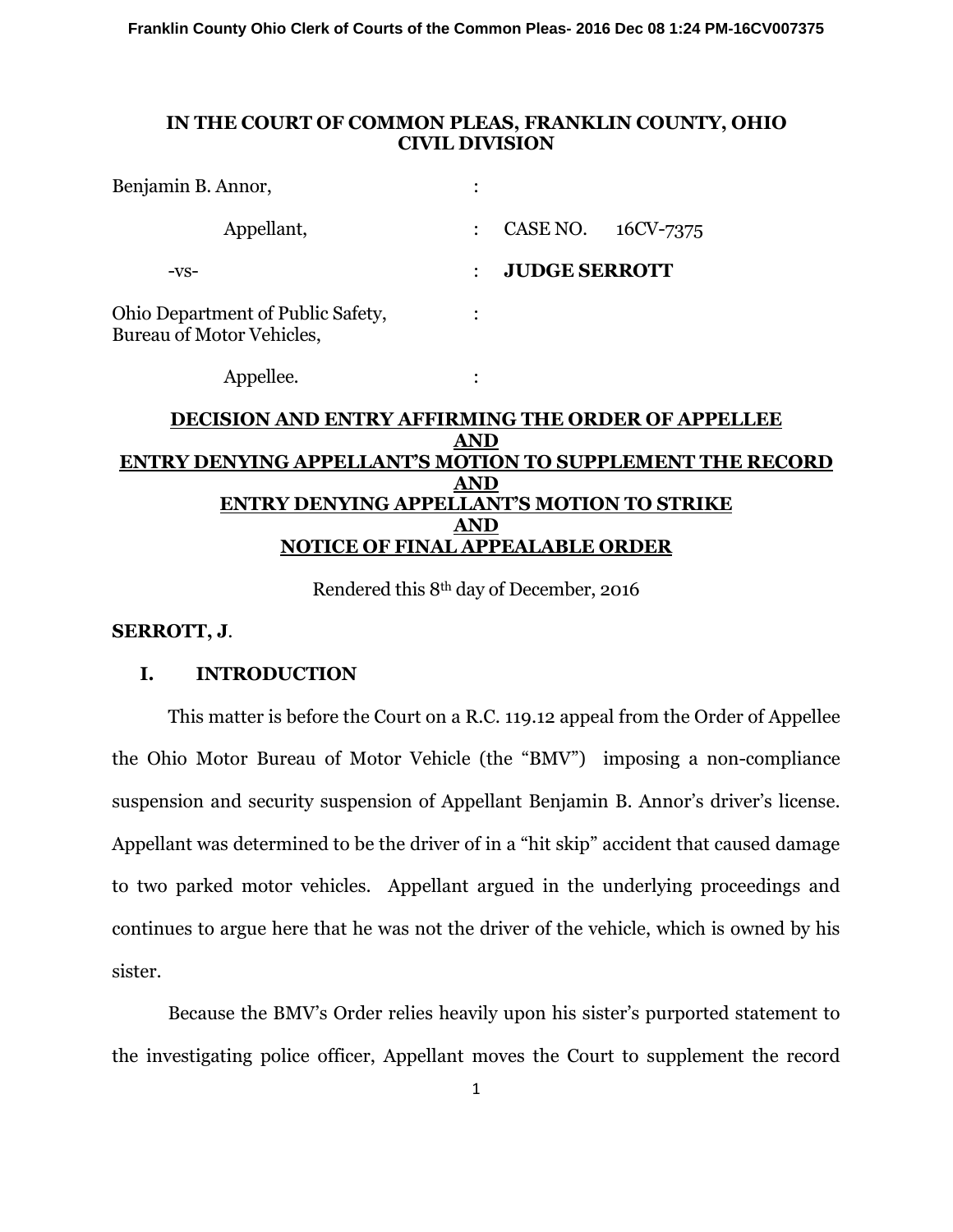with his sister's Affidavit where she avers that the officer did not properly record her statement. Additionally, the BMV moves to either strike Appellant's Reply for relying on evidence outside of the record and for raising arguments that have been waived or for leave to file a surreply. The issues have been fully briefed and are ready for consideration.

## **II. PROCEDURAL HISTORY AND RELEVANT FACTS**

On November 8, 2015 at approximately 7 p.m., the operator of a Jaguar lost control of the vehicle causing damage to two parked cars. The individual then left the scene of the accident leaving the Jaguar behind. The responding Columbus Police Officer described the circumstances of the accident in the Traffic Crash Report as follows:

> Unit #1 [the Jaguar] was traveling southbound on Karl Rd. and lost control of the vehicle somewhere in front of 6355 Karl Rd. Unit #1 crossed over the northbound lane, jumped over a curb, and then struck Unit #2 which was parked in the driveway in front of 6380 Karl Rd. causing disabling damage to back rear driver's side. Debris from Unit #2 then flew off and struck Unit #3 which was parked in the driveway in front of 6370 Karl Rd. Unit #1 then drove over a concrete divider located between 6380 and 6370 Karl Rd. causing damage to it before coming to a stop in the front yard of 6380 Karl Rd.

The Traffic Crash Report also includes the following account from a witness who purportedly saw the collision unfold and attempted to communicate with the driver of

the vehicle:

Witness #1 stated he was in his vehicle traveling northbound on Karl Rd. and saw Unit #1 traveling at a high rate of speed heading southbound on Karl Rd. Witness #1 stated he saw the driver of Unit #1 lose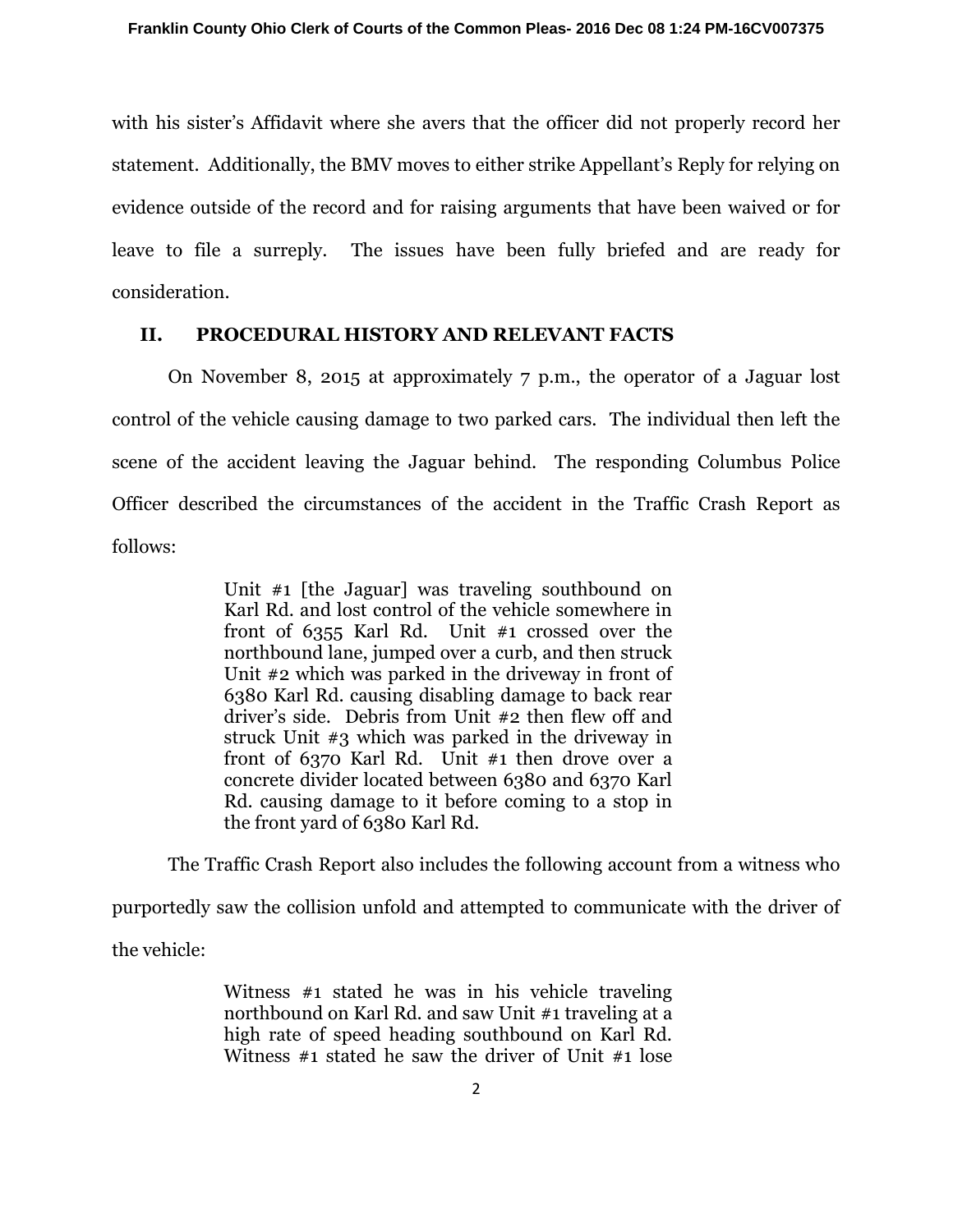control, jump over the curb and strike Unit #2. Witness #2 stated he was walking northbound on Karl Rd. and witnessed the accident. Witness #2 stated after Unit #1 struck Unit #2 he witnessed the driver of Unit #1 exit the vehicle and walk southbound on Karl Rd. Witness #2 stated he asked if the driver of Unit #1 needed any help, but the driver didn't respond to his question and continued southbound. The driver of Unit #1 was described as a dark skinned male black who was short and chubby. The driver of Unit #1 was further described as having a goatee.

The Responding Officer then reached out to Appellant's sister, Adwoa Nyarko,

the registered owner of the Jaguar. The Officer reported:

Responding officer made contact with the owner of the vehicle who stated her brother (the listed driver) had taken the vehicle around 5:30 p.m. The owner of the vehicle stated she had no idea her brother had gotten into an accident and had no idea where he was.

Thus, based upon Appellant's sister's purported statement, the Responding Officer identified Appellant as the driver of the Jaguar in the Traffic Crash Report.

The incident was subsequently brought to the BMV's attention through legal correspondence sent on behalf of Erie Insurance, the insurer of vehicle Unit #3, owned by Marie Allen. Erie Insurance provided information indicating that Ms. Nyarko was the named insured on an automobile policy issued by Grange Insurance, but that Grange Insurance had denied Ms. Allen's claim for coverage after investigating the incident. Thus, Erie Insurance, paid the sum of \$2,232.28 toward Ms. Allen's insurance claim. Erie Insurance requested that the BMV "take whatever steps necessary to suspend [Appellant's] license and/or registration."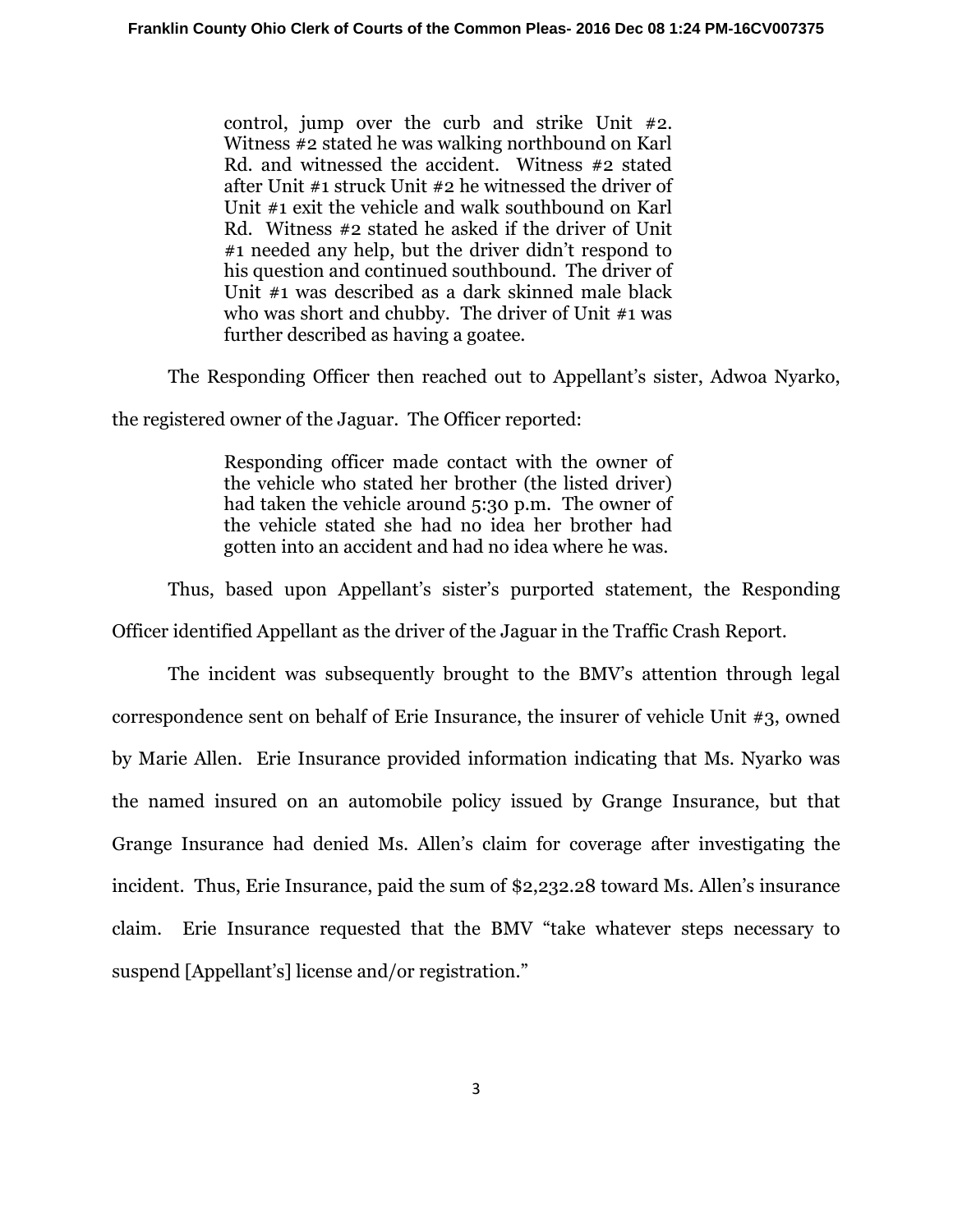Thereafter, the BMV mailed a Notice of Suspension to Appellant on May 11, 2016,

notifying him that his driver's license was subject to a mandatory and indefinite

suspension that would commence on June 10, 2016. Appellant was informed:

Under Ohio Revised Code 4509 you are being suspended for the following reasons:

- 1. Noncompliance Suspension failure to prove you were insured at the time of the accident.
- 2. Security Suspension a claim made by another motorist against you for monetary damages caused in an accident.

The Notice further indicated: "By law you have the right to make a written request for an administrative hearing for suspensions 1 (Noncompliance) and 2 (Security Suspension)." The Notice set forth the following hearing instructions with

regard to the noncompliance suspension:

# HEARING INSTRUCTIONS FOR FAILING TO SHOW PROOF OF FINANCIAL RESPONSIBILITY FOR A MOTOR VEHICLE ACCIDENT UNDER OHIO REVISED CODE, SECTIONS 4509.101 AND 4509.13.

#### Things you should know about a hearing:

- 1. There will be no need for you to request a hearing if the driver and the vehicle involved were covered by Eablity insurance at the time of the accident, and your insurance company is either paying the damages, or investigating the accident to determine which insurance company will pay damages. Please submit a copy of your insurance card, and a letter from your agent or similar documentation regarding the disposition of the claim, Information will be verified
- 2 The hearing is limited strictly to whether Proof of Financial Responsibility was in effect for the driver of the vehicle at the time of the incident.
- 3. Your request must be made in writing and received by the Ohio Bureau of Motor Vehicles within 10 days. of the mailing date of this letter. Please include a daytime phone number with your hearing request.
- 4. Send a personal check, money order or certified check for \$30 00 with your written request for a hearing. This will cover the hearing costs. Make check payable to Ohio Treasurer of State. Your driving and registration privileges will not be restored unless the cost of the hearing is paid.
- 5. A request for a hearing does not stop the suspension of your registration, license plates and driver license.
- 6. This hearing is separate from any hearing you may have requested for bodily injury or property damages.
- 7. The Hearing Examiner does not have the authority to grant driving privileges during the suspension.

Such requests and fees must be sent to the address below.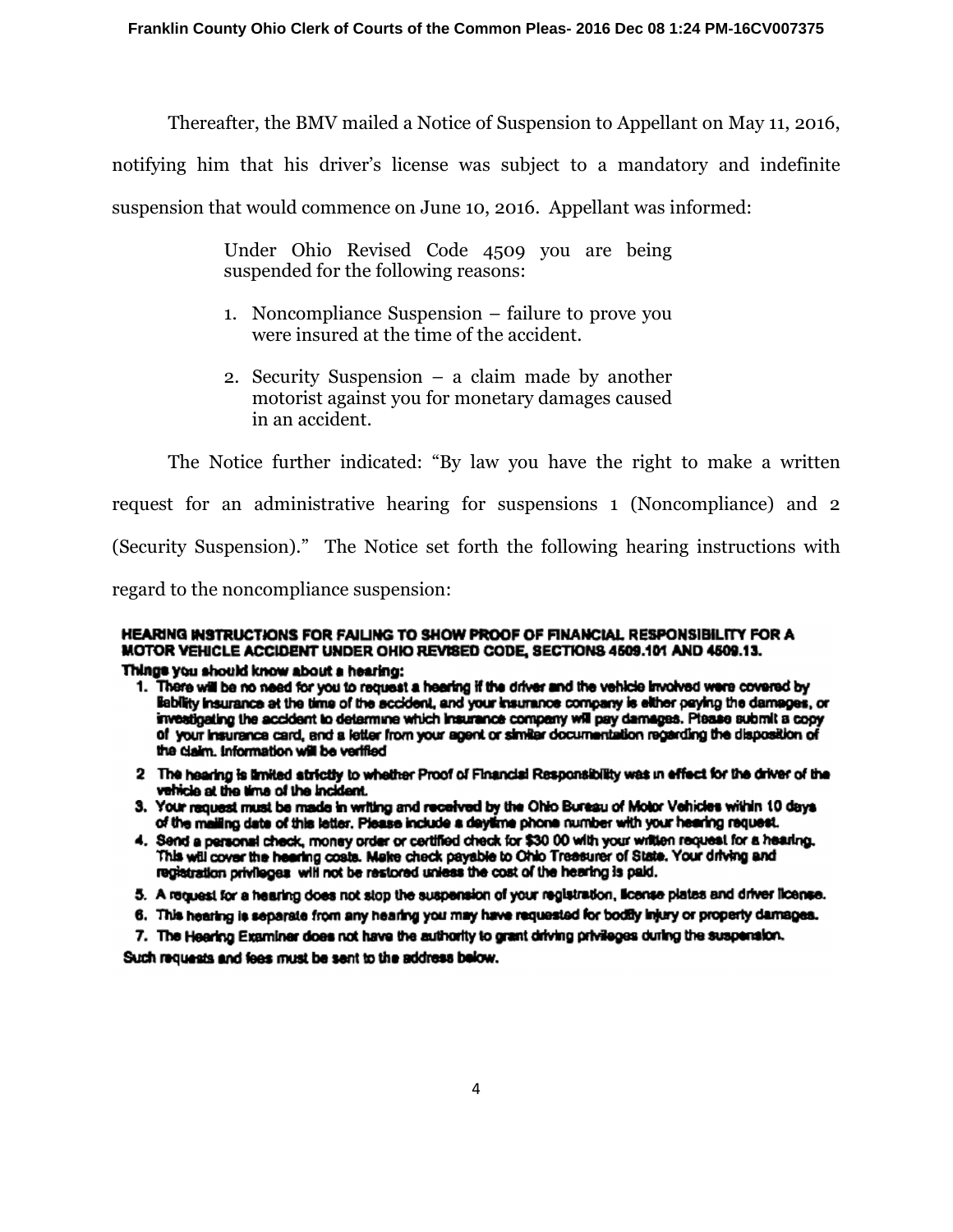The following hearing instructions for a security suspension were also included:

#### HEARING INSTRUCTIONS FOR BEING INVOLVED IN A MOTOR VEHICLE ACCIDENT INVOLVING **BODILY INJURY OR PROPERTY DAMAGE.**

Things you should know about a hearing:

- 1. There will be no need for you to request a hearing if the driver and the vehicle involved were covered by Sability insurance at the time of the accident, and your insurance company is either paying the damages, or investigating the accident to determine which insurance company will pay damages. Please submit a copy of your insurance card, and a letter from your agent or similar documentation regarding the disposition of the claim information will be verified.
- 2. You can request of the Ohio Bureau of Motor Vehicles a pre-suspension administrative hearing for the purpose of demonstrating to the State of Ohio that, notwithstanding the fact that you were uninsured, there is no "reasonable possibility of judgment being rendered against you in a court of law"
- 3. The hearing request must be made in writing and filed with the Ohio Bureau of Motor Vehicles within 30 days from the date of this notice. Please include a daytime phone number and supporting documents with your hearing request. You may be represented by an attorney, appear alone or with your attorney; submit evidence and examine witnesses appearing for or against you.
- 4 The hearing is separate from any hearing you may have requested for failing to show Proof of Financial Responsibility at the time of the incident. Hearing request must specify for which suspension(s).

On May 21, 2016, Appellant submitted a request for a hearing on the grounds

that he was not driving the Jaguar at the time of the accident:

My name is Benjamin Broni Annor and I am requesting for the security suspension hearing because I was not the person who was driving the car which was involved the accident on  $11/08/15$ . I drove the car earlier on the day but I came home and my friends came over and we were having a cook out. I was not paying attention so I did not know who took the keys. I went to my friend nearby my apartment looking for my cell phone so when the police officer came to the house, my sister who owns the car was in the house. She told the officer that she lived with me and I have stepped out so she does not know if I was the one driving the car. I have my own car which Jeep 2011 Compass but my sister used that during the morning that is why I used her car. In addition, the car which was involved with the accident has insurance, its been attached to this letter. The insurance company was informed after the accident. The claim #1960134.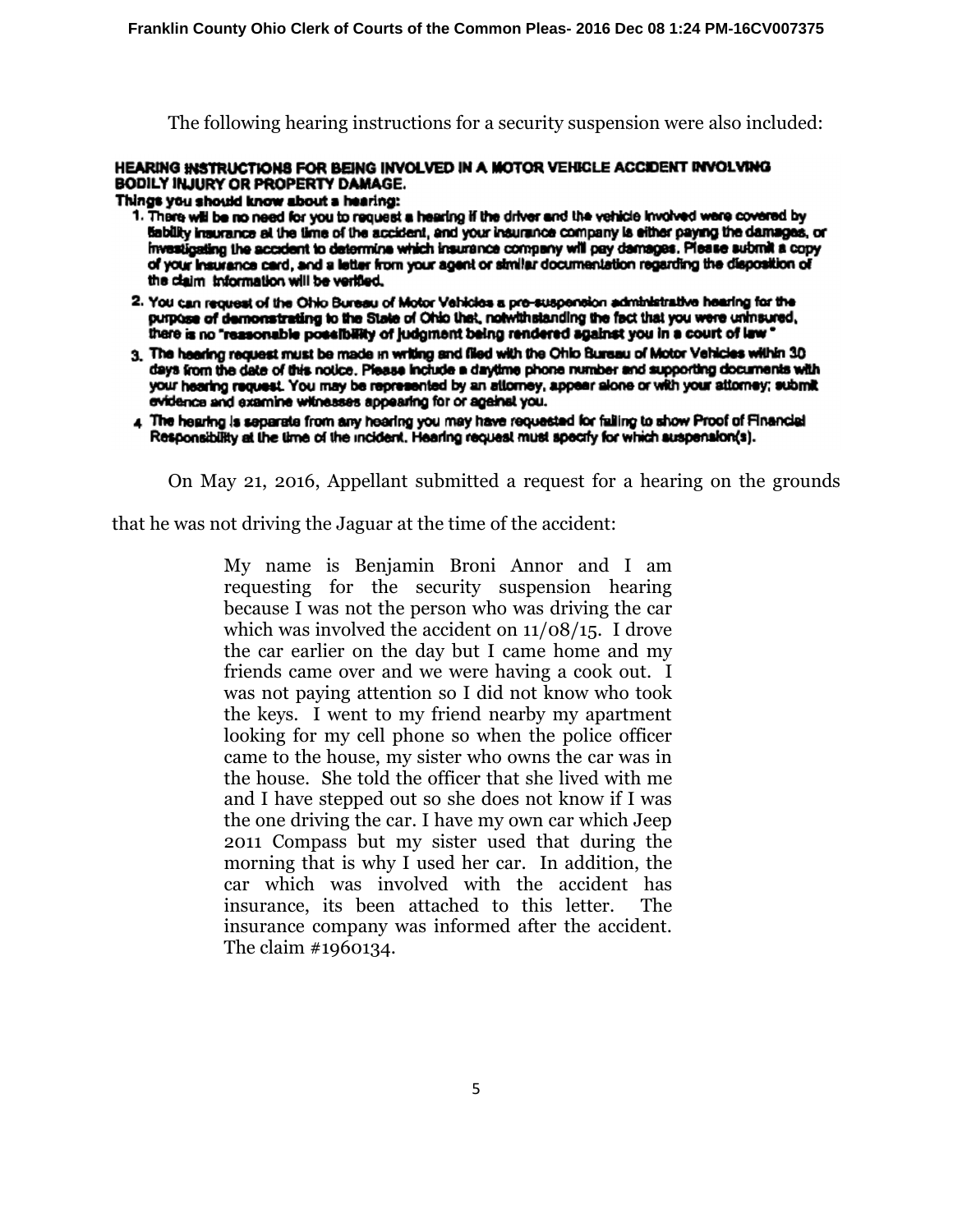With the hearing request, Appellant attached a Grange Insurance Card showing that his sister was the named insured on a policy covering the Jaguar for the policy period of August 10, 2015 through February 10, 2016.

 On May 25, 2016, the BMV notified Appellant that his driver's license suspension would be held in abeyance due to his filing for an administrative hearing. On May 26, 2016, the BVM issued a Notice of Hearing indicating that an administrative hearing was scheduled for June 8, 2016 and advising him that:

> you may appear at such hearing in person, represented by an attorney, or by such other representative who is permitted to practice before the agency. If you personally appear, you may present evidence or examine witnesses appearing for or against you.

On the hearing date, Appellant appeared on his own behalf. The Hearing Examiner explained to him that the hearing would be "informal," that she would begin with opening statements, and then both sides would be given an opportunity to present witnesses. She informed Appellant: "Once it's your turn, obviously you can't ask yourself questions, so you will just have an opportunity to plead your case, give us any give me any information that you think is important." (Hearing Transcript, p. 5).

The Assistant Attorney General representing the BMV then gave the following opening statement:

> We're here today for a noncompliance and security suspension hearing.

> The evidence will show that on November 8th, 2015 a 2002 Jaguar owned by Adwoa Nyarko but being operated by her brother, Benjamin B. Annor, was involved in a traffic accident that resulted in damage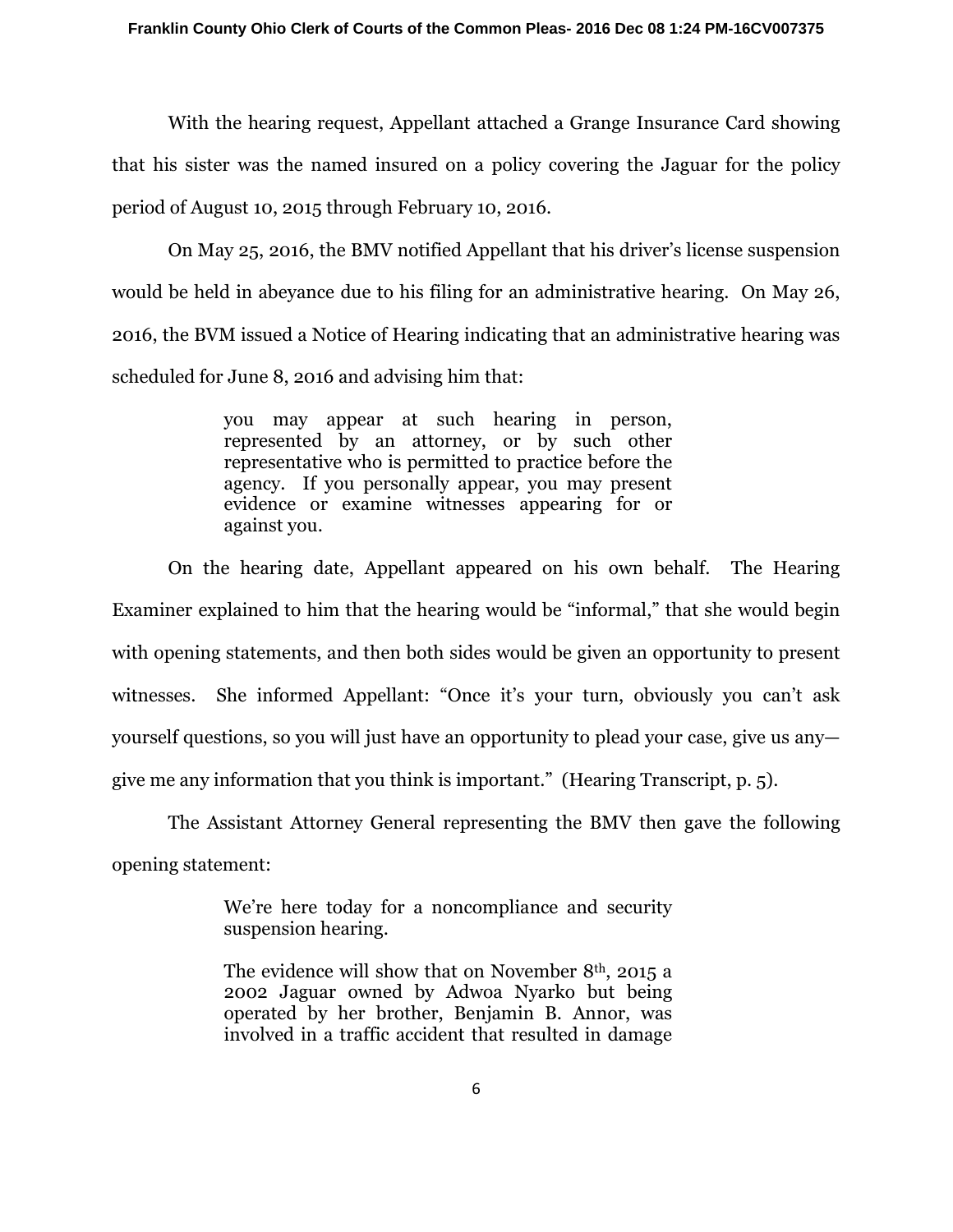to a vehicle owned by Marie Allen. An incident report was filed.

The evidence will also show that there seems to be an insurance policy covering the 2002 Jaguar at the time of the accident through Grange Insurance and under the name of Adwoa Nyarko; however, the claim regarding this accident has been denied.

The evidence will also show that since the day of the accident, Mr. Annor has not deposited the security, required by Section 4509.12 of the Ohio Revised Code, to satisfy any judgment for damages resulting from the incident as may be recovered against each driver or owner involved in the accident.

At the end of this hearing, the BMV will ask for a recommendation that a noncompliance and security suspension be imposed against Mr. Annor.

(Id. at pp. 6-7).

Appellant was then afforded an opportunity to present his opening statement:

My name is Benjamin Annor. I'm the one being alleged of operating the vehicle, Jaguar, 2002 Jaguar, and an incident happened November on the 8th, 2015.

Actually, I wasn't the one driving the car, but I do drove the car in the morning around 8:00 to 12:00. Because at that time, my driving suspension—my driving was under the administrative suspension and my driving privilege allowed me to drive to 1:00 p.m.

So at that time the accident happened, I wasn't the one driving the vehicle. I was with my friends outside the house. So I have no idea who was driving the car.

(Id. at 7-8).

 The BMV then presented the testimony of Ms. Allen, who verified that her vehicle was damaged as a result of the incident. Ms. Allen further admitted that she did not get a good look at the operator of the Jaguar: "So I did not see the front of the driver. In the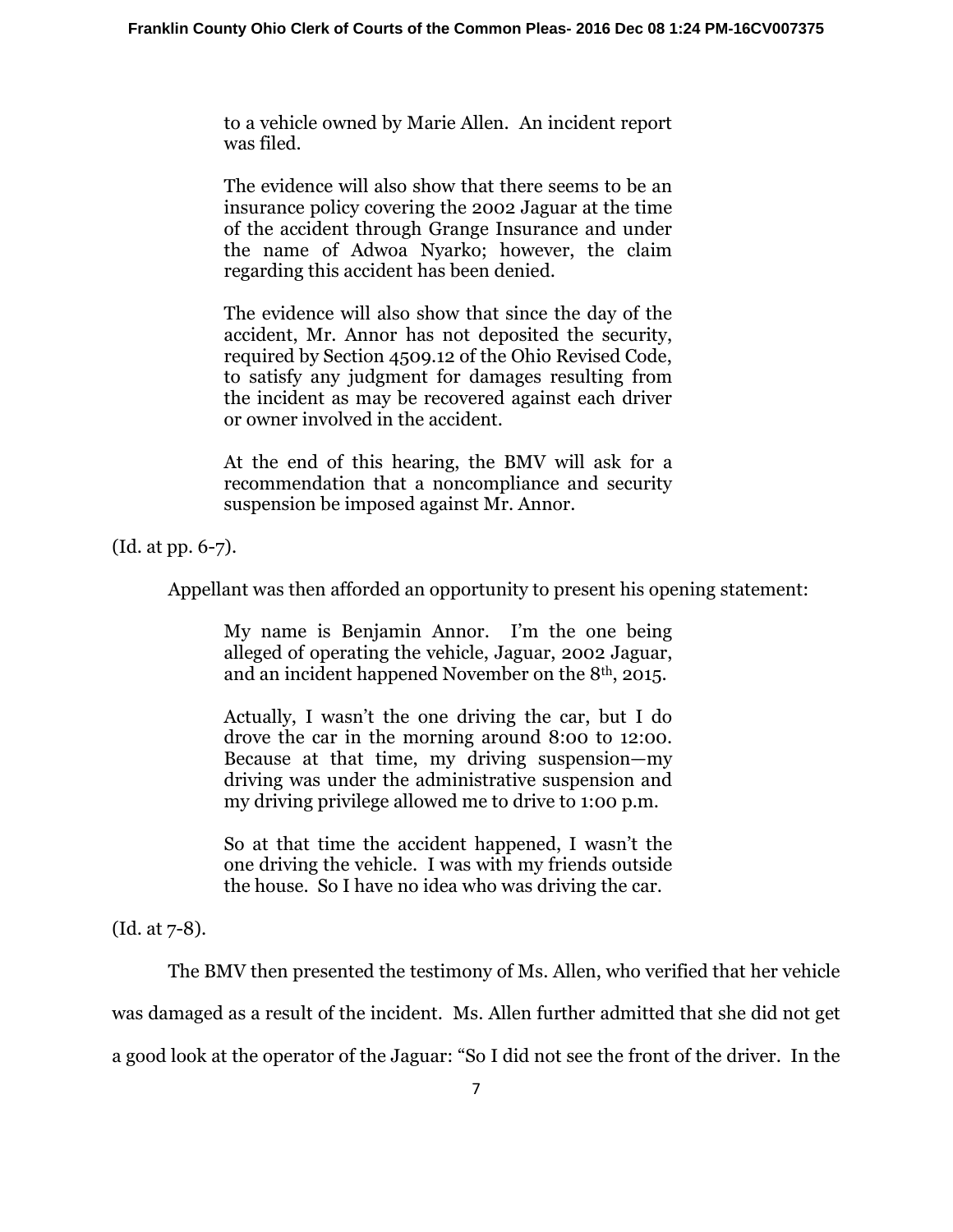dark, I saw a person get out of the car and walk down the street." (Id. at 13). Ms. Allen also testified that no court had made any determination of fault or determined an amount of liability as a result of the accident. (Id. at 12).

 The only other witness presented by the BMV was Brittany Mathews, who is employed by the agency as a Customer Service Assistant 3. Ms. Mathews authenticated all of the relevant records included in the BMV's file with regard to this matter. (Id. at 15-35). The records included: the Grange Insurance Financial Responsibility Card in Ms. Nyarko's name; the BMV Crash Report Form submitted on behalf of Erie Insurance; the correspondence from Grange Insurance to Erie Insurance denying Ms. Allen's coverage claim; the police Traffic Crash Report; an estimate of damages to Ms. Allen's vehicle; and Appellant's official driving record. (Id. at 15-35). All of the BMV's Exhibits were admitted without objection. (Id. at 38).

Ms. Mathews further testified that, as of the date of the hearing, the BMV had not received any information from Grange Insurance proving that the Jaguar was covered by a liability insurance policy at the time of the accident nor had the BMV received any security deposit to cover the damage to Ms. Allen's vehicle. (Id. at 35).

 Appellant was then sworn in and relayed the following testimony. Appellant explained that on the morning of November 8, 2015, his sister had a hair appointment while he needed to run some errands. Because his sister had to take her kids, she borrowed his Jeep while he used her Jaguar. (Id. at 38-39). Appellant testified that he only "drove the car around 8:00, 9:00, 10:00," as he had limited driving privileges and was not allowed to drive after 1:00 p.m. (Id. at 39). Appellant then testified:

8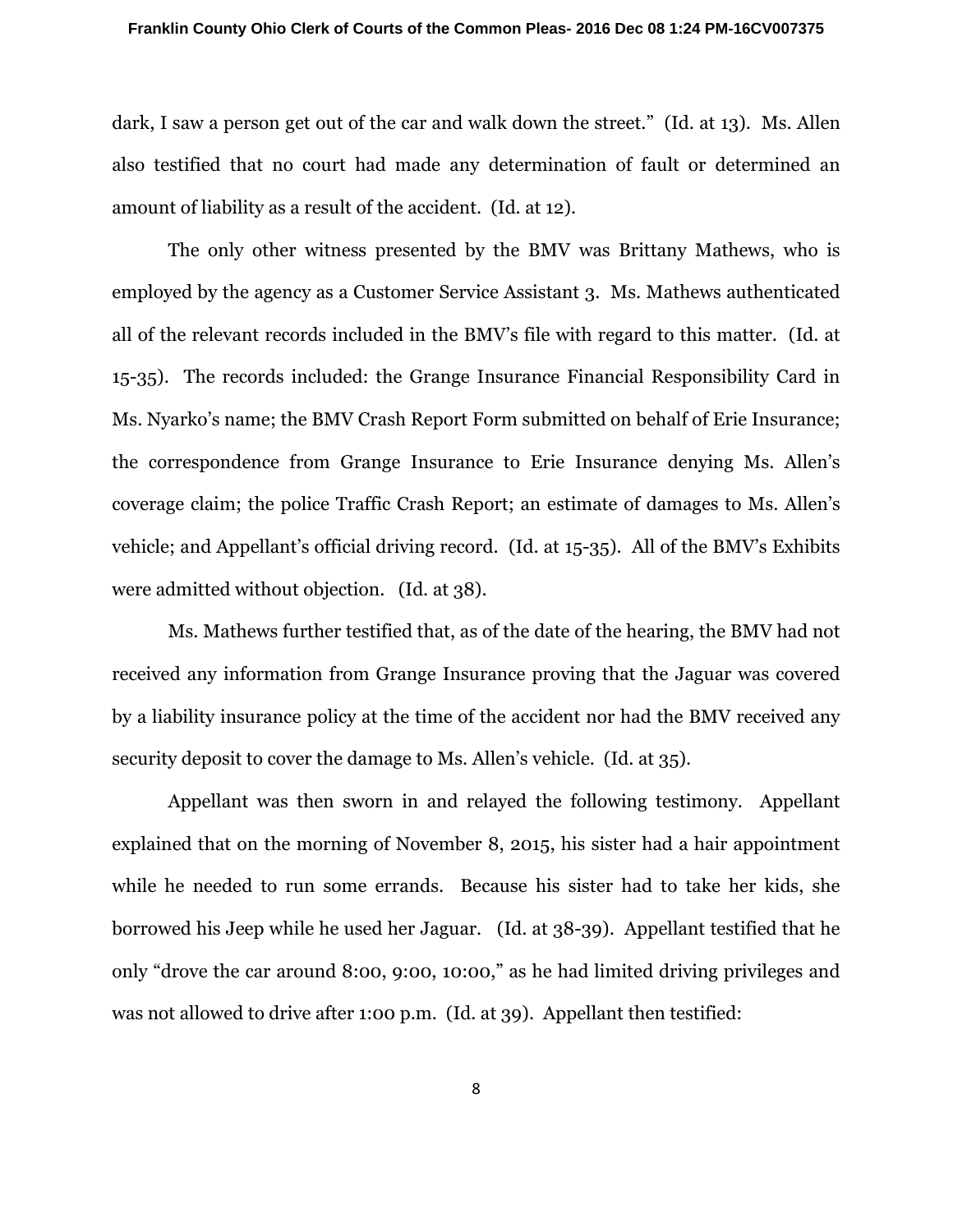So came back home. When I came back home, I was waiting for—cooking, and my friend came over. So we're eating. After we done, me and my friend, called Jones, we plan to go outside and to have a party.

So at that time, I was already dressed, and I was looking for my cell phone. So I couldn't find my cell phone. So that's when I went to my sister and I ask her the key, because I thought I left it in the car or dropped it in the car, her car.

So I took the key, and then I went to the car, and I couldn't find it. By that time, I was in a hurry, so I didn't know where to put the keys. So I left with my friend, Jones, to the party outside.

And then I came home—and he dropped me off around midnight, and then my sister told me that the police officers have come to the house, that the car had been involved in an accident. At that time I wasn't even close to that vicinity, so I wasn't the one driving it.

(Id. at 39-40).

During cross-examination, Appellant continued to assert that he had only been in

the Jaguar that evening to look for his phone and did not operate the vehicle at any time

that night:

Q. So you go back into the house at 5:30?

A. Yeah, I was in the house.

Q. and you grabbed the key, and you let your sister know you were grabbing the key?

A. Yeah.

Q. And do you tell her that you're going to look for your phone?

A. Yeah, because I was already asking her about the phone, and then all my friends said probably I should go look at the car.

Q. Okay. So that seems to make sense on why she said that—

A. Yes.

Q. –She thought you took the vehicle at 5:30—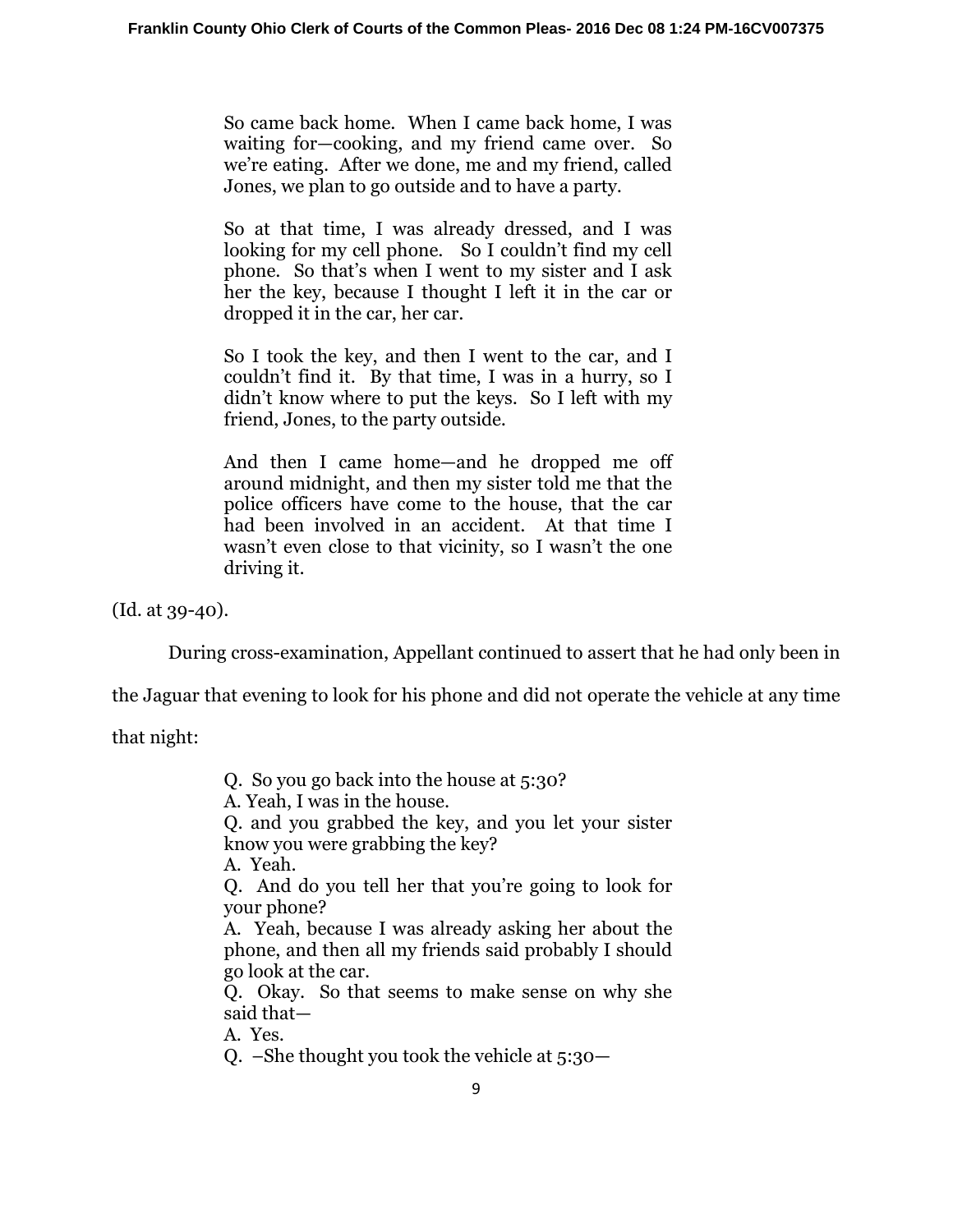- A. Correct.
- Q. –because she knew that you were getting the keys.

A. Correct.

(Id. at 51-52).

 Appellant explained that he looked for his phone for a few minutes, could not find it, and so he and his friend decided to leave the house and go to a party. (Id. at 52). When questioned as to whether he took the car keys back inside the house, Appellant answered: "That's what I was supposed to do, but I wasn't sure whether I took the key in the house or I left it in the car when I was looking for the key [sic]. Because we got a lot of stuff in the car, like, maybe groceries. They're all packed in the car, so I don't know." (Id. at 53).

 The BMV's counsel inquired as to whether Appellant was contending that he "somehow, within those couple of minutes," lost the keys, and Appellant stated: "I supposed to put it in the house, but I don't know whether I put it in the house or I left it in the garden where we were cooking." (Id.). Appellant further testified that he does not know who took the vehicle that night: "No, I don't know who it was. I don't know. Because we live in the apartment, so somebody might be driving it or somebody might find the key in the car or in the garden or something like that. I don't know." (Id. at 55). Appellant also testified that, after he asked his sister for the car key at 5:30 p.m., they did not see each other again until he came home from the party around midnight. (Id. at 54).

 During cross-examination, Appellant admitted several times that his sister had informed the officer that he drove the vehicle at 5:30 p.m.: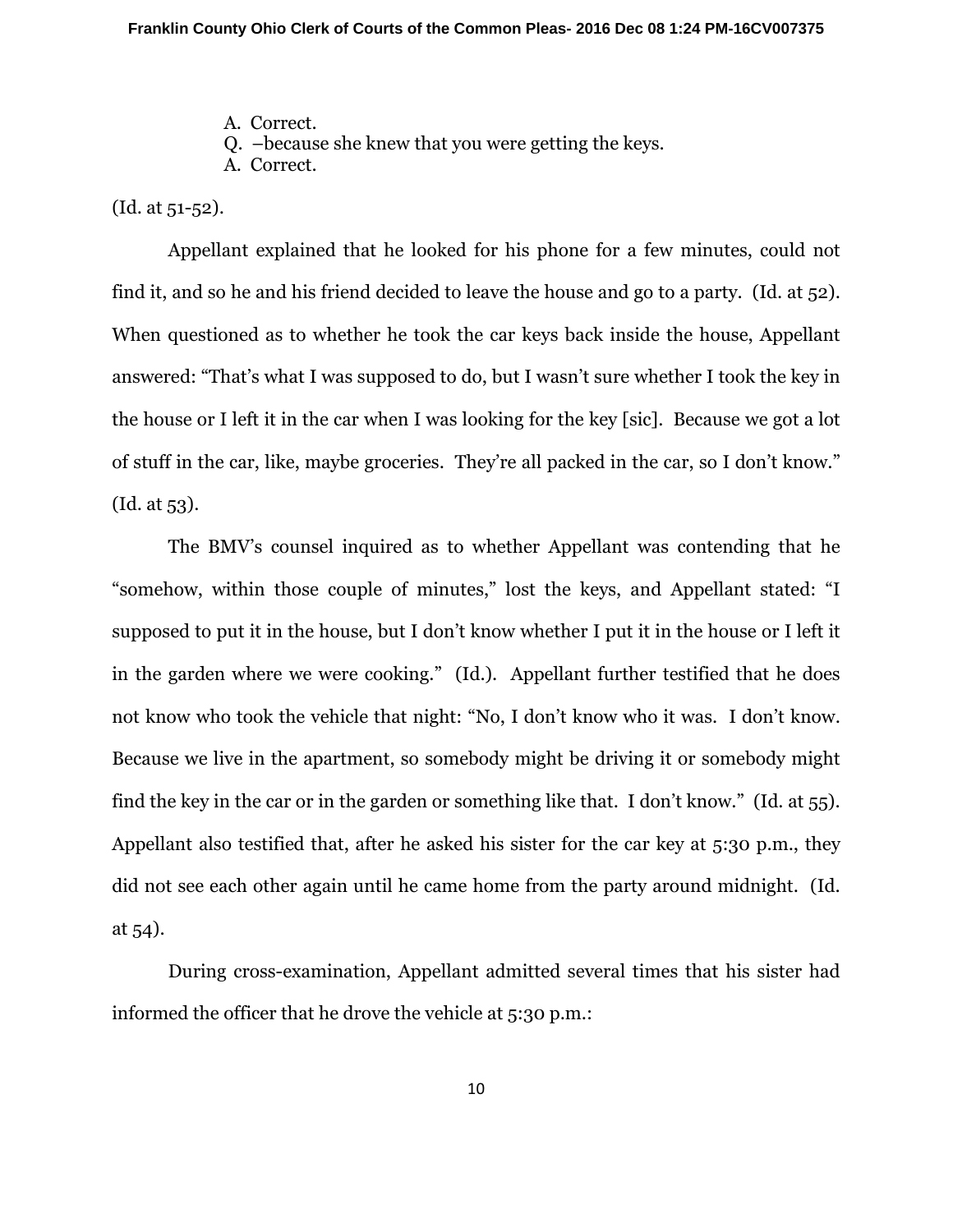Q. But your sister told the police, which is indicated in the police report \* \* \* that you drove the vehicle at 5:30.

A. Yeah, that's what she told the police, but, I mean, she's in the house and the vehicle's in the parking lot. So I wonder why the police made that comment that I drove it.

(Id. at 50).

Q. Okay. Did your sister tell you that she told the police that she thought you were the one driving the vehicle?

A. Yeah.

Q. Did that concern you?

A. Yeah, it did concern me \* \* \* .

(Id. at 56).

Q. Okay but going back to the fact that you found out that your sister told the police that she thought that you were the one driving the vehicle and got in this accident and then fled the scene. That had to be pretty concerning, right? A. Yes.

(Id. at 58).

 However, Appellant also testified as follows with regard to this issue: "So I'm kind of concerned my sister told the police, she said—my sister, she told the police I was the one who had a key, but not knowing—she don't know where I was. And having call her and (inaudible) accident. But the report says that my sister said I was the one who drove the car." (Id. at 58-59).

At the hearing, the Appellant presented two documents in support of his case. One was the following statement from his friend, Arthur Jones: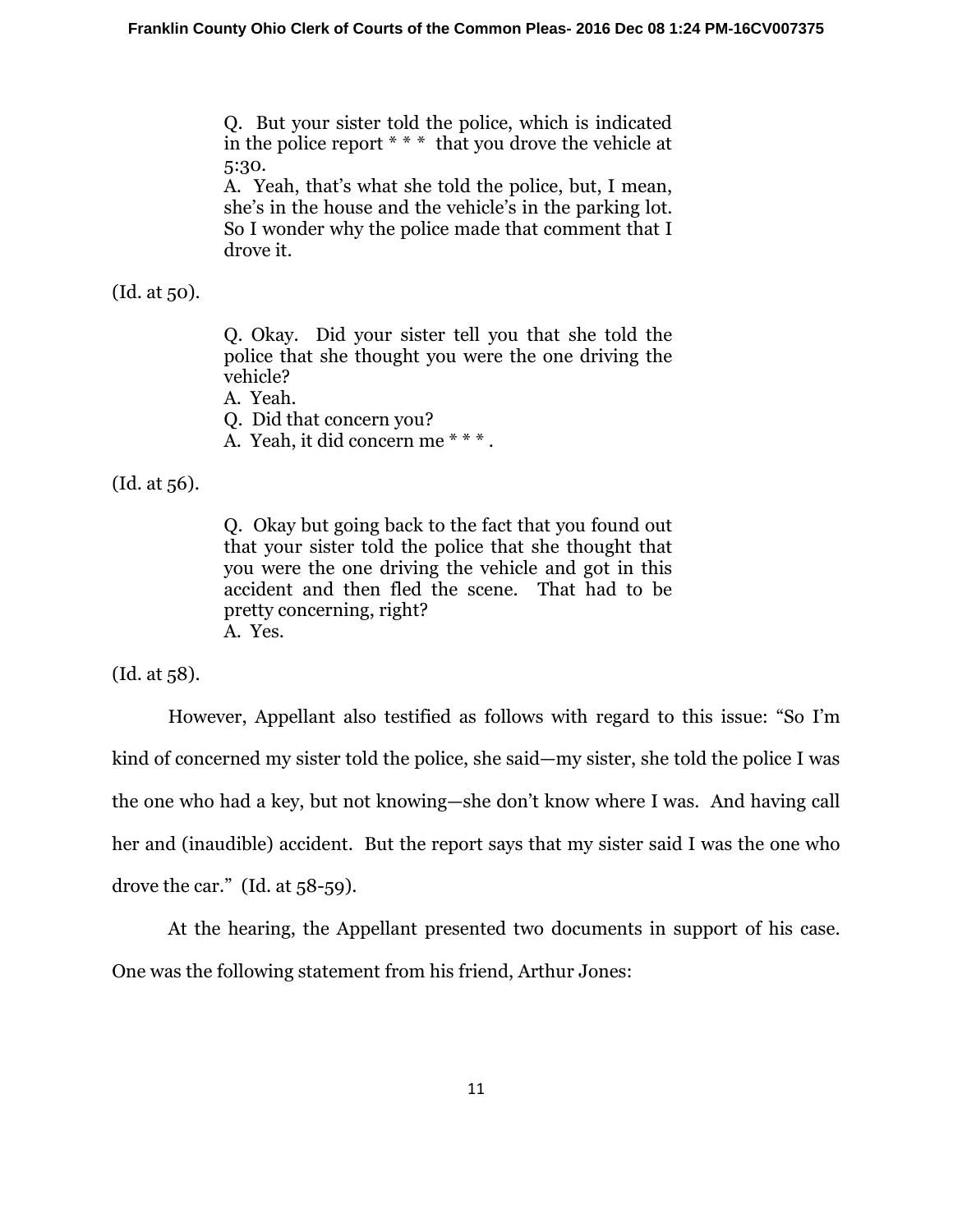#### Dear sir/madam

My name is Arthur Jones. I am writing this letter as a witness to Mr. Benjamin Annor concerning the accident he's been allied to. I came his house during the date of 11/08/2015 to hang out with him. In the evening I took him out for a friends birthday party, were there until about 11pm. So I dropped him off at his house right around midnight. I could not come personally because I am currently working at Pennsylvania.

This document was admitted into evidence over the BMV's objection. (Appellant's Ex. B). Because it was unsigned, the Hearing Examiner permitted Appellant to submit a signed and notarized copy of Mr. Jones' statement post-hearing. Next, Appellant submitted an "Entry for Limited Driving Privileges" to establish that, due to an administrative license suspension, he had limited driving privileges and would not have been driving any vehicle after 1:00 p.m. On its face, the Entry shows that the license suspension and limited driving privileges expired on November 27, 2014. (Appellant's Ex. C).

Finally, although Appellant indicated several times at the hearing that the Jaguar was insured through Grange Insurance, he admitted knowing that Grange had denied coverage for the accident: "When I talk to the insurance company, they said they are not going to cover the insurance because of they didn't know the person driving the car, and then I should have reported it like a theft or something like that. But at that time, I don't have any idea how to do that; so, I mean, that's why I didn't do it." (Id. at 46-47).

On July 7, 2016, the Hearing Examiner issued a Report and Recommendation concluding that Appellant was in violation of R.C. 4509.101(A)(1) and R.C. 4509.12. The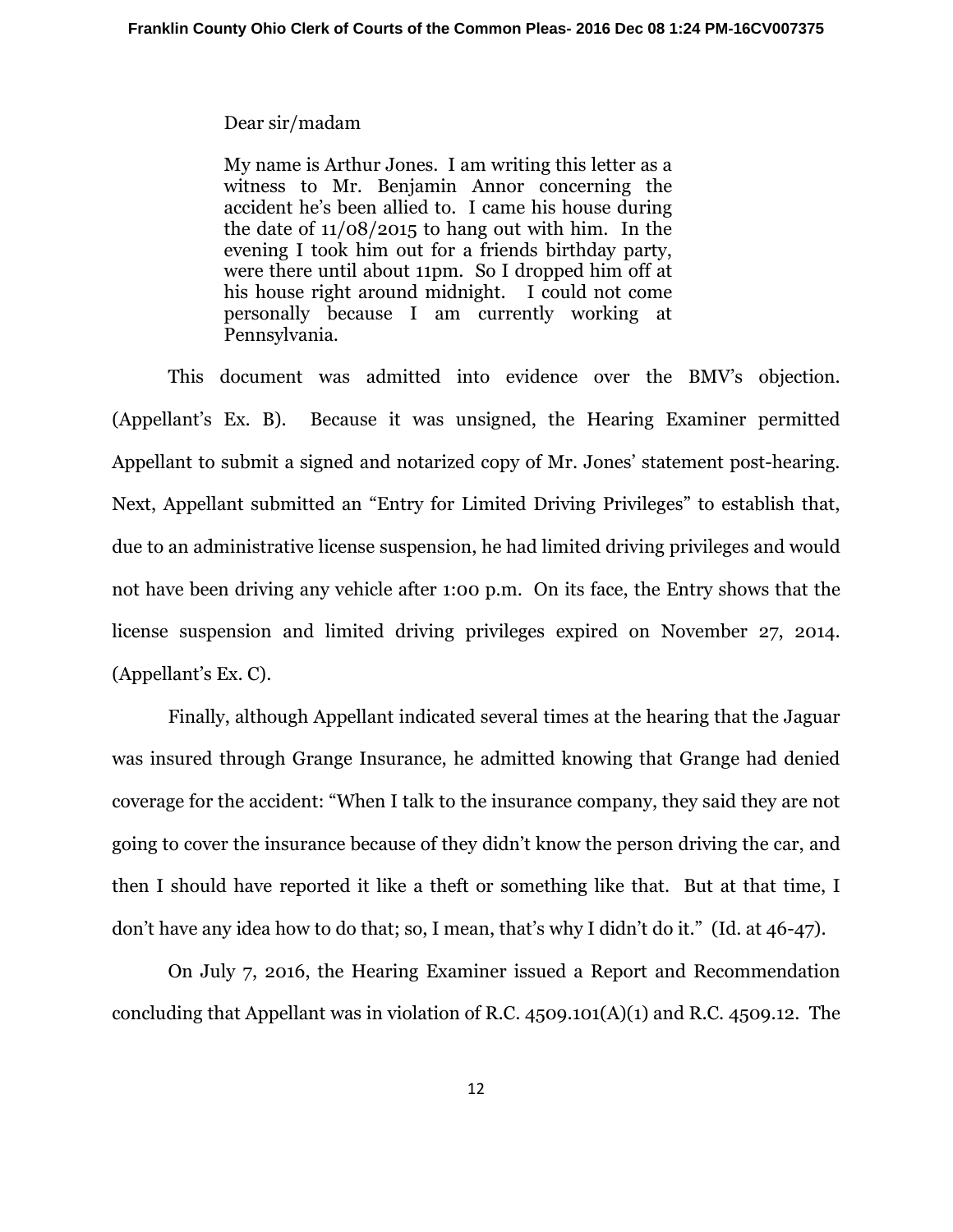Hearing Examiner determined that Appellant's claim that he was not the operator of the

Jaguar was not credible:

[a]lthough the Petitioner claims he did not borrow his sister's car on the night of the accident, he admitted that he drove the car earlier that day despite not having insurance coverage in his name. Furthermore, to support his contention that he was not the driver of the vehicle during the accident, he testified that he was not permitted to drive past 1:00 pm because he had limited driving privileges. However, according to Exhibit C, submitted by the Petitioner, this court ordered suspension expired on November 27, 2014. Likewise, the Petitioner has a history of being convicted of "hit skip" in 2013. Despite the statement submitted by Mr. Jones, the Hearing Examiner does not find the Petitioner credible. To the contrary, Ms. Nyarko's statement made to the police, as the Petitioner's sister with no apparent motive, has more credibility.

(Report and Recommendation, p. 3).

Appellant timely filed Objections to the Hearing Examiner's Report to the Department of Public Safety. Appellant specifically objected to the Hearing Examiner's finding that he had a prior "hit skip," noting that his prior conviction was for reckless driving. He further explained that he had submitted the wrong exhibit at the time of the hearing, and attached the corrected exhibit to verify he did indeed have limited driving privileges on the date of the incident. Appellant also took issue with the Hearing Examiner's reliance on his sister's purported statement to the investigating officer as well as her finding that he was the operator of the Jaguar, arguing:

> [a]ccording to my sister, she did not tell the police officer that I took her car as stated by the officer on the report but rather she told the officer she lived with me and I have went out and she did not know my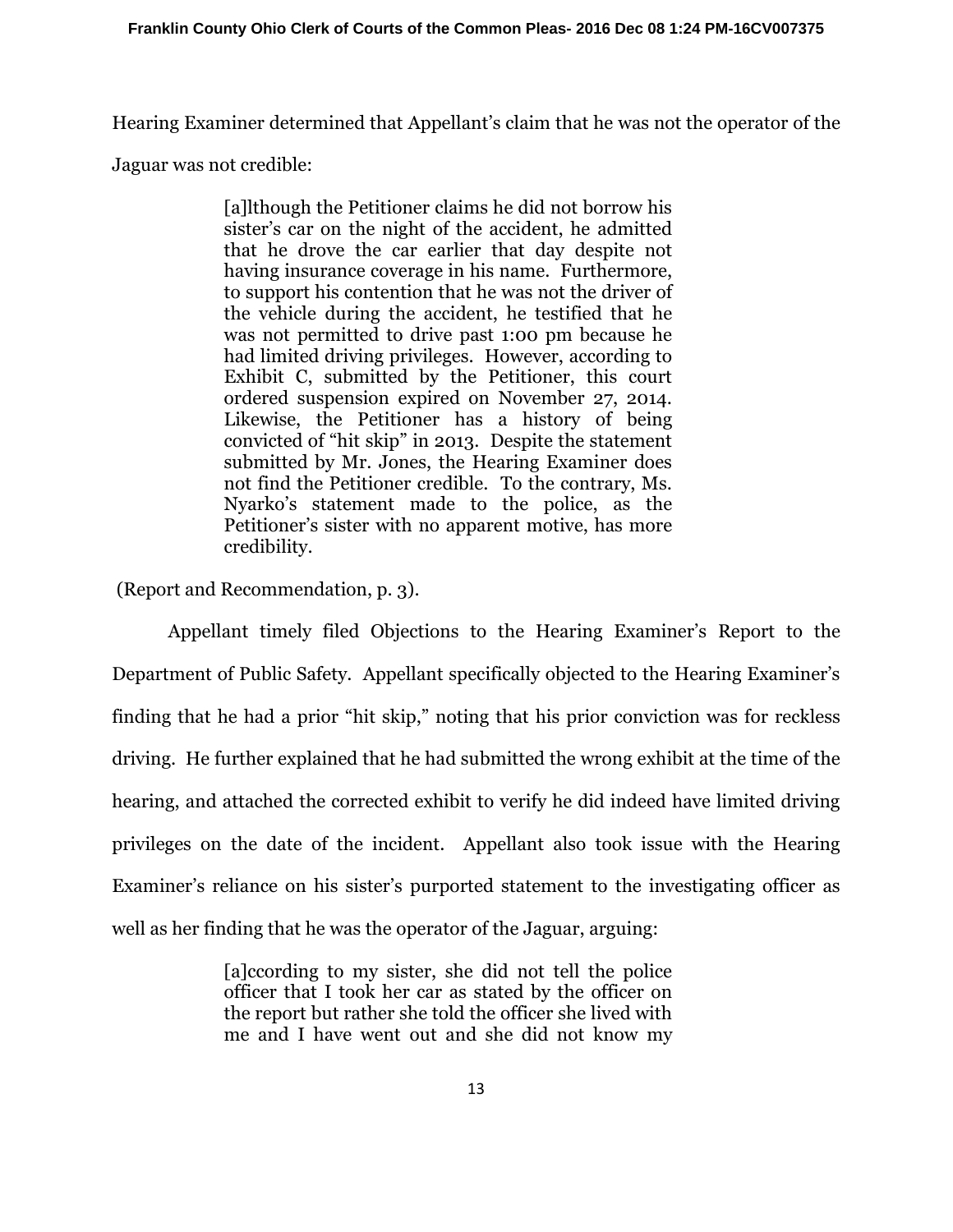where about. Also don't know if I have being involved in accident.

Appellant further argued: "With due respect, I was not the driver and I should not be held responsible of accident and the consequences of this allied claims. Someone was trying to steal that car and crashed it."

On July 26, 2016, the Registrar of the BMV issued a Final Adjudication Order that was adverse to Appellant. The Registrar allowed the substitution of the corrected "Entry for Limited Driving Privileges," but concluded that "[t]he mere fact that the Petitioner only had privileges until 1:00 P.M. on Saturday and Sunday does not mean that he didn't violate the terms of such privileges and drive anyway." (Final Adjudication Order, p. 2). The Registrar next concluded that, assuming Appellant was convicted of reckless driving instead of "hit skip" in 2013: "I fail to see how such fact warrants the deletion of the Petitioner's noncompliance and security suspensions." (Id.). Next, the Registrar ruled there was "absolutely no reason why [he] should accept the Petitioner's self-serving statements regarding what his sister allegedly said or didn't say to him." (Id.). Finally, the Registrar rejected Appellant's claim that he was not the driver as not being supported by the evidence and ruled that the Hearing Examiner's conclusions were supported by the evidence.

Thus, the Registrar upheld the noncompliance and security suspensions entered against Appellant's driver's license. Appellant then initiated this timely appeal.

## **III. STANDARD OF REVIEW**

In a R.C. 119.12 appeal, the Court must affirm the order of the Commission if it is supported by substantial, reliable, and probative evidence. *Our Place, Inc. v. Ohio*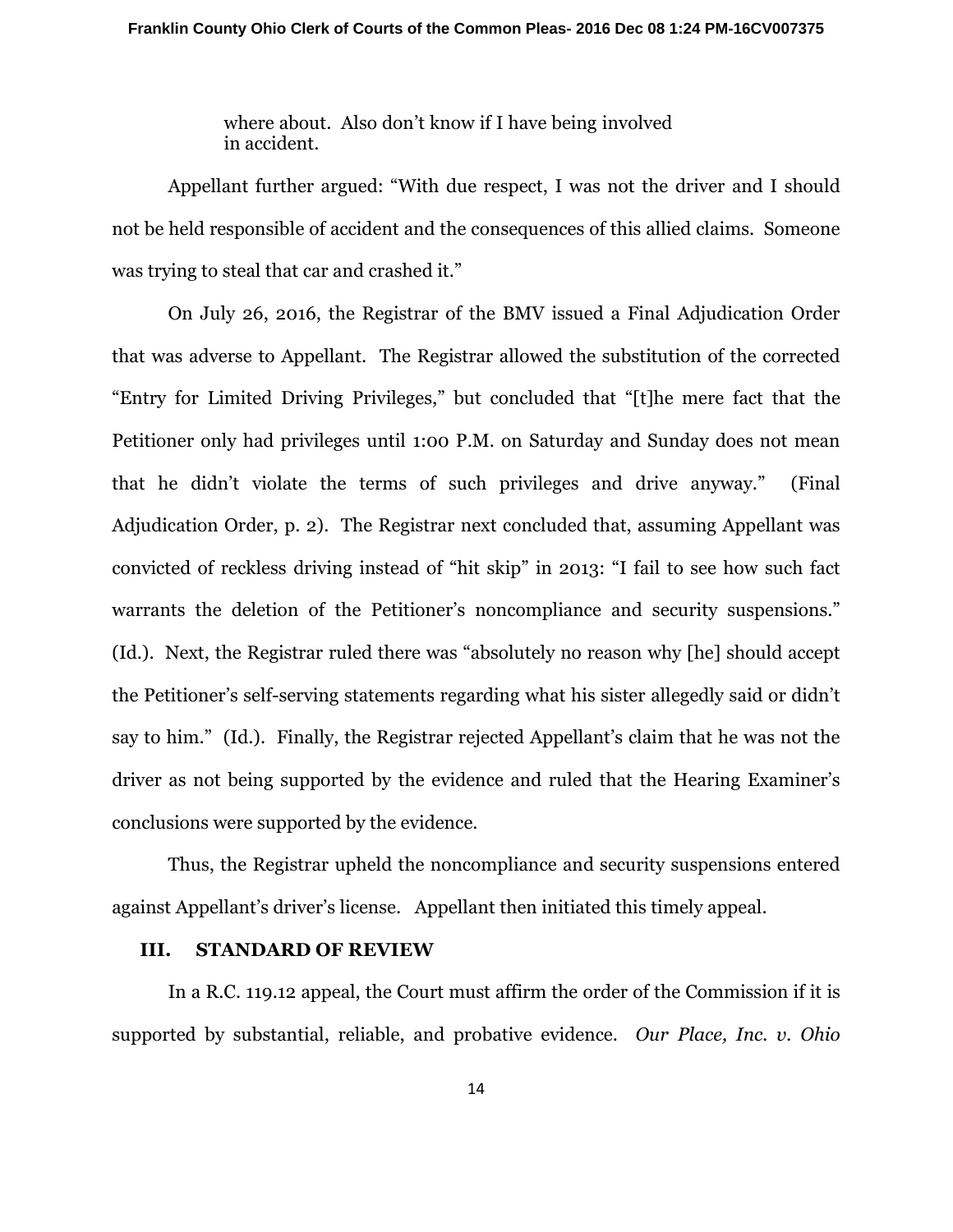*Liquor Control Comm'n,* 63 Ohio St.3d 570 (1992). "The Ohio Supreme Court has defined reliable, probative, and substantial evidence as follows: (1) 'Reliable' evidence is dependable; that is, it can be confidently trusted. In order to be reliable, there must be a reasonable probability that the evidence is true. (2) 'Probative' evidence is evidence that tends to prove the issue in question; it must be relevant in determining the issue. (3) 'Substantial' evidence is evidence with some weight; it must have importance and value." *Keydon Mgmt. Co. v. Liquor Control Comm'n*, 10th Dist. No. 08AP-965, 2009- Ohio-1809, at ¶5 (quoting *Our Place*, supra, at 571).

"To some extent, this standard of review permits the court of common pleas to substitute its judgment for that of the administrative agency." *Dep't of Youth Servs. v. Mahaffey*, 10th Dist. Nos. 14AP-389 and 14AP-396, 2014-Ohio-4172, ¶13. "The court must, however, 'give due deference to the administrative resolution of evidentiary conflicts.'" Id., quoting *Univ. of Cincinnati v. Conrad*, 63 Ohio St.2d 108, 111, 407 N.E.2d 1265 (1980).

#### **IV. LAW AND ANALYSIS**

## **A. Appellant's Motion to Supplement the Record**

Appellant moves the Court for leave to supplement the record with the Affidavit of his sister, dated October 10, 2016, wherein she denies that she told the police officers that her brother was driving the vehicle at 5:30 p.m. on November 8, 2015. Ms. Nyarko avers that her English is "fairly broken," and that the officer may have misunderstood her. Although she does not set forth what she purportedly did say to the officer, Ms. Nyarko avers that she did not give consent to anyone to drive her vehicle on the evening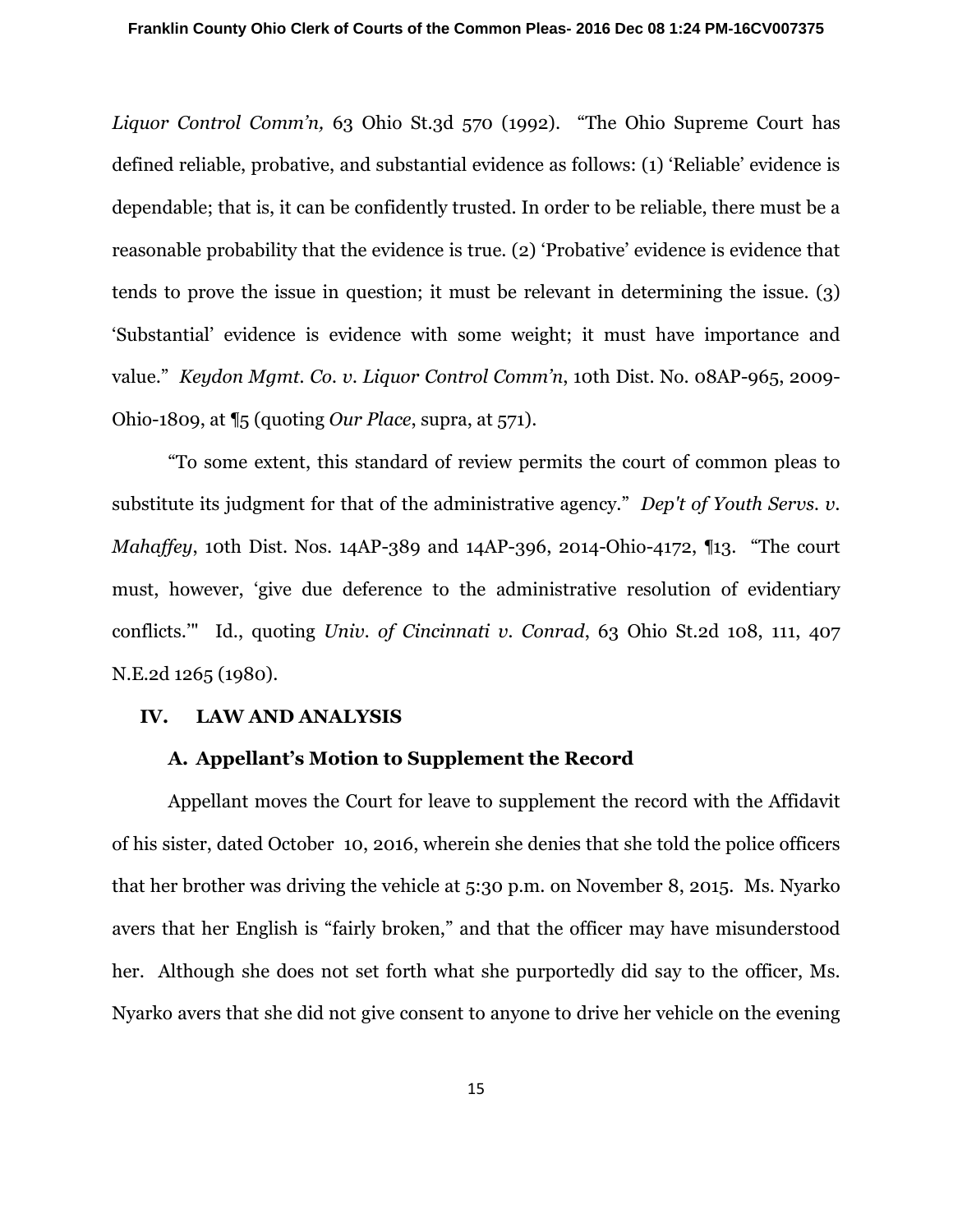of November 8, 2015; she is unaware of who was driving the Jaguar at the time of the accident; and she believes it was stolen.

Appellant argues that his sister's testimony is newly discovered evidence that could not with reasonable diligence have been ascertained prior to the hearing. Appellant asserts that he could not have anticipated that the BMV would attempt to use the unsworn and unauthenticated accident report for the truth of the matter asserted. The BMV opposes Appellant's Motion disagreeing with Appellant's characterization of his sister's testimony as being "newly discovered evidence."

"R.C. 119.12 provides, in pertinent part, that, unless otherwise provided by law, the common pleas court is confined to the record as certified by the agency." *Burden v. Ohio Dep't of Job & Family Servs.*, 10th Dist. No. 11AP-832, 2012-Ohio-1552, ¶36. "The court may, however, 'grant a request for the admission of additional evidence when satisfied that the additional evidence is newly discovered and could not with reasonable diligence have been ascertained prior to the hearing before the agency.'" Id., quoting R.C. 119.12. Significantly, "[n]ewly discovered evidence under R.C. 119.12 refers to evidence that existed at the time of the administrative hearing; it does not refer to evidence created after the hearing." Id., quoting *Beach v. Ohio Bd. of Nursing*, 10th Dist. No. 10AP-940, 2011-Ohio-3451, ¶16. Finally, "[t]he decision to admit additional evidence lies within the trial court's discretion, but only after the court determines that the evidence is newly discovered and could not have been ascertained prior to the agency hearing with reasonable diligence." Id.

In *Burden*, the Tenth District Court of Appeals ruled that a party's affidavit, created after the agency hearing in the case, did not fall "within the definition of newly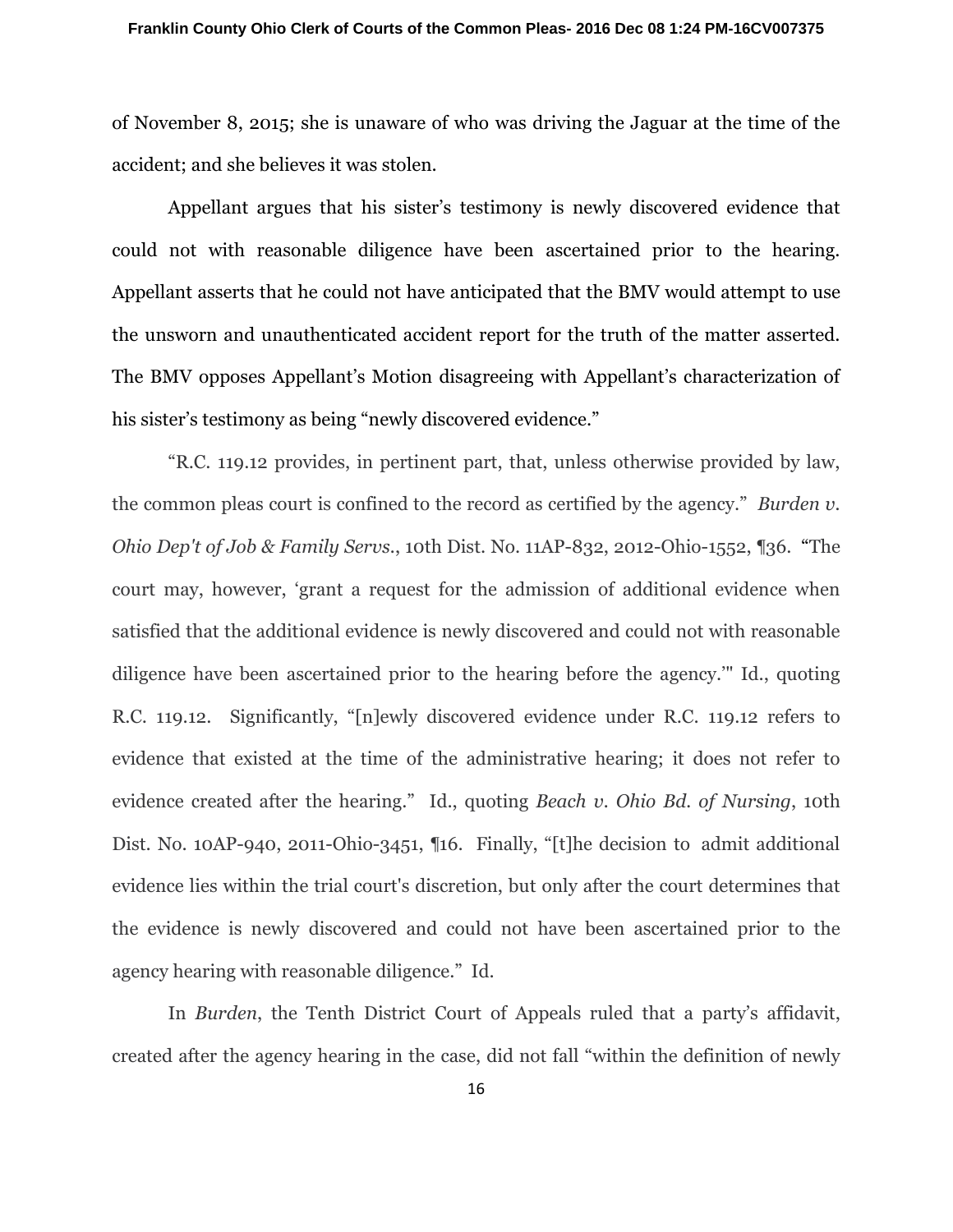#### **Franklin County Ohio Clerk of Courts of the Common Pleas- 2016 Dec 08 1:24 PM-16CV007375**

discovered evidence contemplated by R.C. 119.12." Id. at ¶37. Here too, Appellant seeks the admission of an Affidavit that was made after the administrative hearing. This is not "newly discovered evidence," but rather is newly *created* evidence, which is not authorized by R.C. 119.12.

Even if the Affidavit can be deemed to be "newly discovered evidence," Appellant has not shown that his sister's testimony could not with reasonable diligence have been ascertained prior to the hearing. Importantly, based on Appellant's hearing testimony, he was fully aware *prior* to the hearing date that: 1) his sister had spoken to a police officer regarding the incident; and 2) that an accident report had been filed identifying him as the operator of the vehicle and containing his sister's purported statement to the officer that he had taken the Jaguar at 5:30 p.m. on the date of the incident.

The vehicle involved in the accident is owned, not by Appellant, but his sister. No eyewitness specifically saw Appellant behind the wheel of the Jaguar and cause the accident. Yet, the investigating officer determined that Appellant was the driver based on his sister's alleged statement. Finally, Appellant lives with his sister. Therefore, with reasonable diligence, he should have been able to make inquiry with her regarding her statement to the officer and should have discovered any discrepancies with sufficient time to present her affidavit at the hearing or to call her as a witness. Appellant was specifically notified that he would have an opportunity at the hearing to present evidence and to examine witnesses appearing for or against him.

Appellant contends that his failure to do so should be excused because he had no way of knowing that the BMV or the Hearing Officer would rely on his sister's hearsay and unsworn statement contained in the accident report. This argument is simply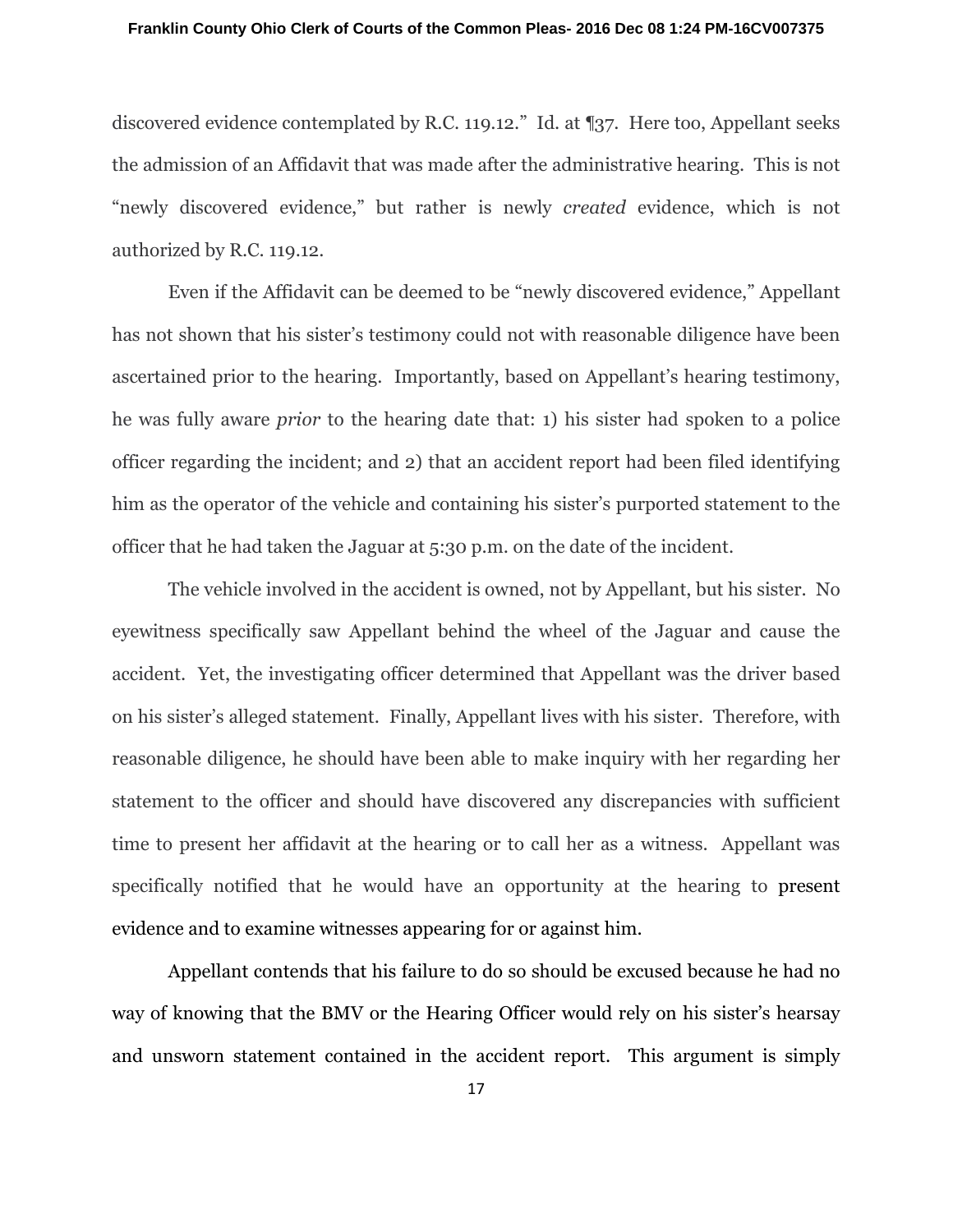unreasonable. Again, he was fully aware of the contents of the accident report prior to the hearing and cannot claim that the presentation of the report at the hearing came as a surprise. Moreover, he made no objection to the admission of the document. Appellant could have objected at the hearing or can argue in his appeal (as he does) that the statement is not admissible and is not reliable evidence to support the BMV's decision. However, the submission of what is essentially rebuttal evidence which is not "newly discovered" is not an available remedy for the alleged error.

For these reasons, Appellant's Motion to Supplement the Record is DENIED.

# **B. The BMV's Motion to Strike or Motion for Leave to File Surreply Instanter**

 The BMV moves the Court to Strike Appellant's Reply for the reason that he relies upon evidence outside of the record and further raises due process arguments that the BMV believes have been waived. Alternatively, the BMV seeks leave to file a Surreply Brief. The Court is fully aware that the scope of review is limited to the evidence contained in the record, which has been thoroughly reviewed. Additionally, as shall be more fully explained below, the Court finds that the BMV did afford Appellant procedural due process, and therefore, the BMV is not prejudiced by consideration of this issue, even if it should be deemed waived. Therefore, the BMV's Motion to Strike and Motion for Leave to File Surreply are DENIED.

# **C. Appellant's Administrative Appeal**

Turning to the appeal, Appellant asserts two assignments of error challenging the BMV's decision on the merits as well as on procedural grounds. For ease of discussion, the Court will address the assignments of error out of order.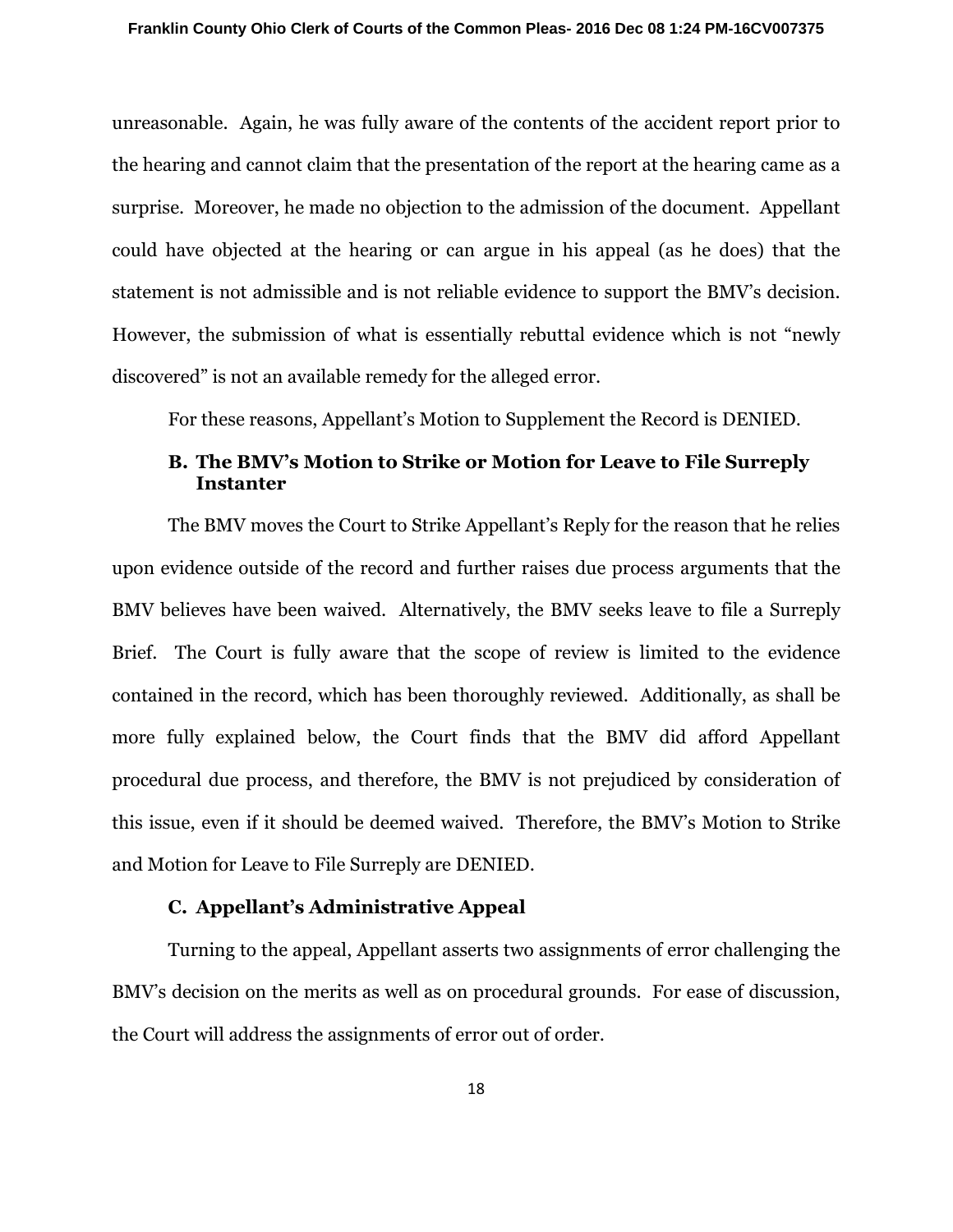**1. Assignment of Error No. 2: The suspension of Appellant's Driver's License violates his procedural due process rights because the suspension was made before providing Appellant a forum for the determination of the question whether there is a reasonable possibility of a judgment being rendered against him—***Bell v. Burson***, 402 U.S. 535.** 

"[I]n Ohio, a license to operate a motor vehicle is a privilege, and not an absolute property right." *Doyle v. Ohio Bureau of Motor Vehicles*, 51 Ohio St.3d 46, 51. However, in *Bell v. Burson*, 402 U.S. 535 (1971), the United States Supreme Court set forth "the general proposition that relevant constitutional restraints limit state power to terminate an entitlement whether the entitlement is denominated a 'right' or a 'privilege.'" Id. at 539. Thus, the U.S. Supreme Court ruled that, once a driver's license is issued, the individual has a significant interest in continual possession of his license, and it may not be taken away by the state without procedural due process. Id.

*Bell* addressed Georgia's Motor Vehicle Safety Responsibility Act requiring the driver's license of an uninsured motorist involved in an accident to be suspended unless he posts security to cover the amount of damages claimed by aggrieved parties as a result of the accident. The accident at issue occurred when a five year old child rode her bicycle into the side of the petitioner's vehicle. Upon receiving notice of the suspension of his driver's license, the petitioner requested an administrative hearing on the grounds that the accident was not his fault.

At the administrative hearing, the agency indicated that liability for the accident was not at issue and that it would only consider whether petitioner was involved in the accident, whether he had posted the security as required by law, or whether any statutory exceptions to compliance existed. The agency rejected the petitioner's proffer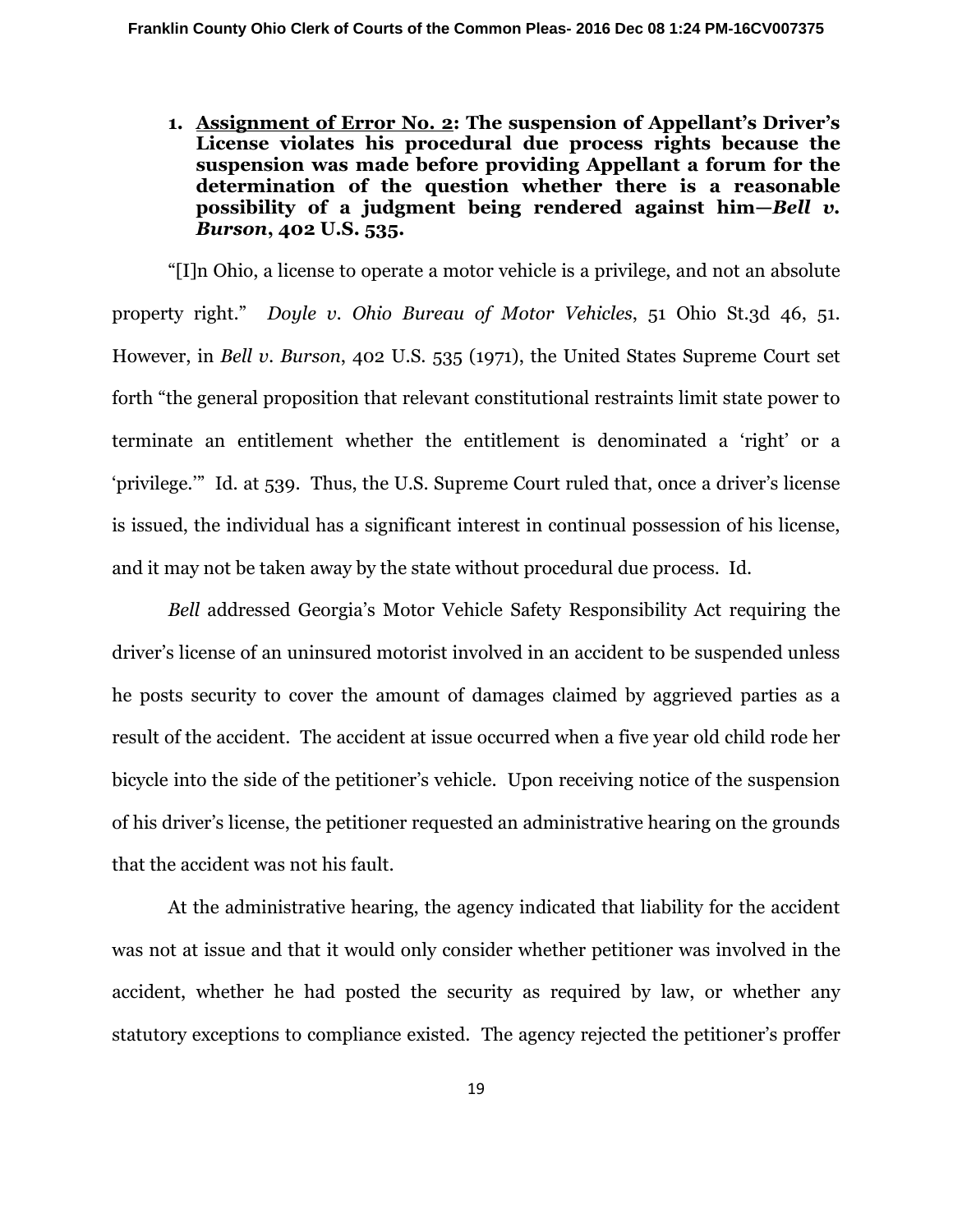of evidence demonstrating that he was not at fault for the accident. After several layers of review, the matter made its way before the U.S. Supreme Court who determined that the petitioner had not received procedural due process: "Since the statutory scheme makes liability an important factor in the State's determination to deprive an individual of his licenses, the State may not, consistently with due process, eliminate consideration of that factor in its prior hearing." Id. at 541.

The high court held that "it is fundamental that except in emergency situations (and this is not one) due process requires that when a State seeks to terminate an interest such as that here involved, it must afford 'notice and opportunity for hearing appropriate to the nature of the case' *before* the termination becomes effective." Id. at 542. (Emphasis in original). They ruled that "before the State may deprive petitioner of his driver's license and vehicle registration it must provide a forum for the determination of the question whether there is a reasonable possibility of a judgment being rendered against him as a result of the accident." Id.

Here, Appellant claims that he was not afforded procedural due process as established by the U.S. Supreme Court in *Bell*. Appellant's assertion is simply belied by the record. Appellant was notified on May 11, 2016 that his driver's license would be indefinitely suspended, *commencing June 10, 2016*, based on his failure to both establish that he was insured at the time of the accident and to post security for the monetary damages resulting from the accident. Appellant was provided notice that he could request a hearing on both issues and was further given instructions as to how to do so.

20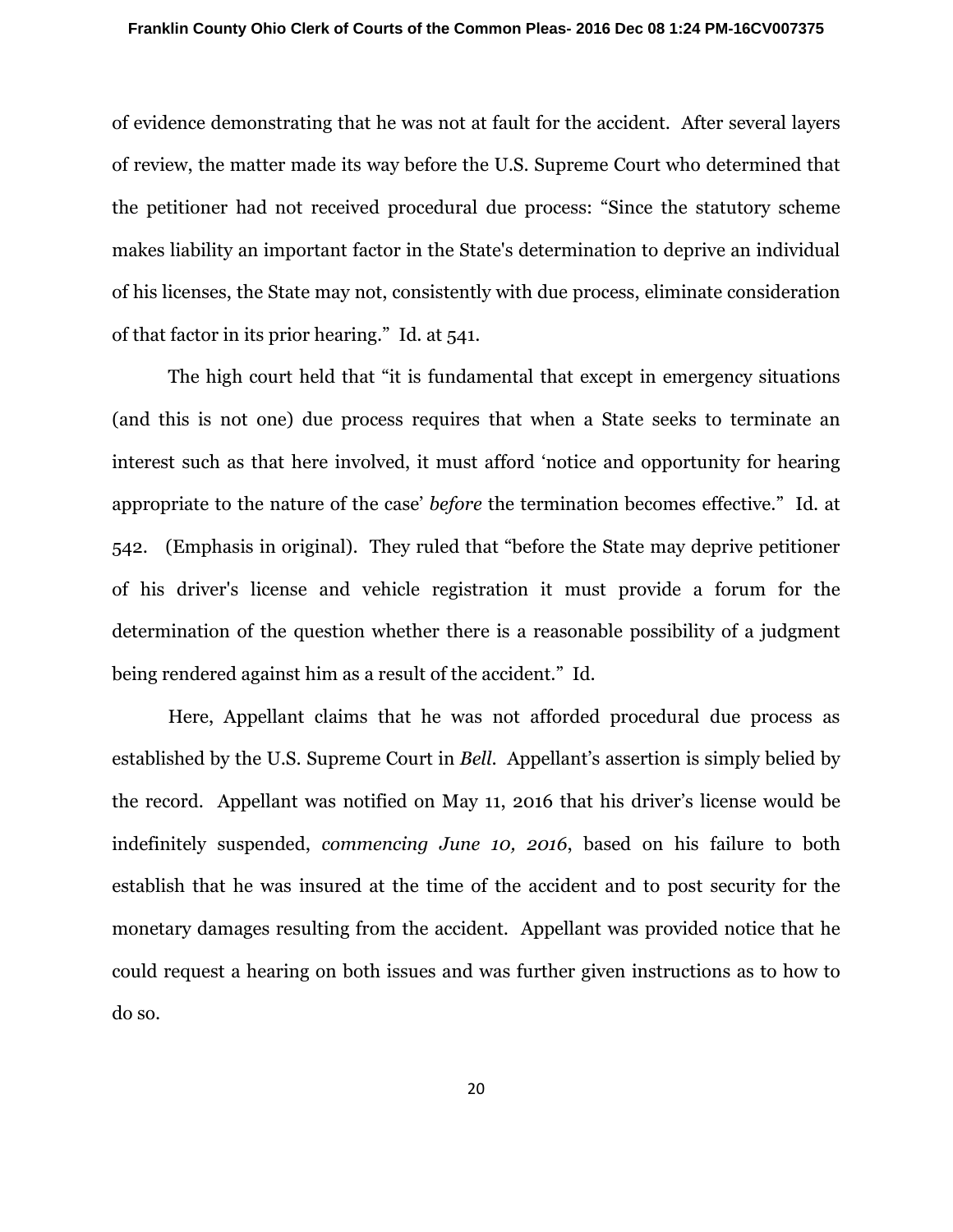Within the security suspension hearing instructions, Appellant was expressly advised: "You can request of the Ohio Bureau of Motor Vehicles *a pre-suspension* administrative hearing for the purpose of demonstrating to the State of Ohio that, notwithstanding the fact that you were uninsured, there is no 'reasonable possibility of judgment being rendered against you in a court of law.'" (Emphasis added). Appellant did indeed request the security suspension hearing asserting that he was not driving the Jaguar at the time of the accident. Immediately upon receiving his hearing request, the BMV held his suspension, which had not yet taken in effect, in abeyance pending the outcome of the proceeding. Thus, as required by *Bell*, the BMV afforded Appellant a forum for the determination of the question whether there is a reasonable possibility of a judgment being rendered against him as a result of the accident. In further compliance with the U.S. Supreme Court's ruling, Appellant was afforded this opportunity prior to the suspension coming into effect.

Appellant criticizes the fact that the issue of his alleged non-liability was heard in conjunction with consideration of whether the Jaguar was insured and whether the proper security had been posted for the damages resulting from the accident. He further notes that the Hearing Examiner never stated that the purpose of the hearing was to determine whether there was a reasonable possibility of a judgment being rendered against him as a result of the accident. However, unlike the driver in *Bell,*  Appellant was afforded a full opportunity at the hearing to present evidence purporting to show that he could not be found liable for the accident. In fact, the majority of the evidence presented by Appellant focused on his argument that he was not the operator of the Jaguar. Additionally, the U.S. Supreme Court expressly sanctioned combining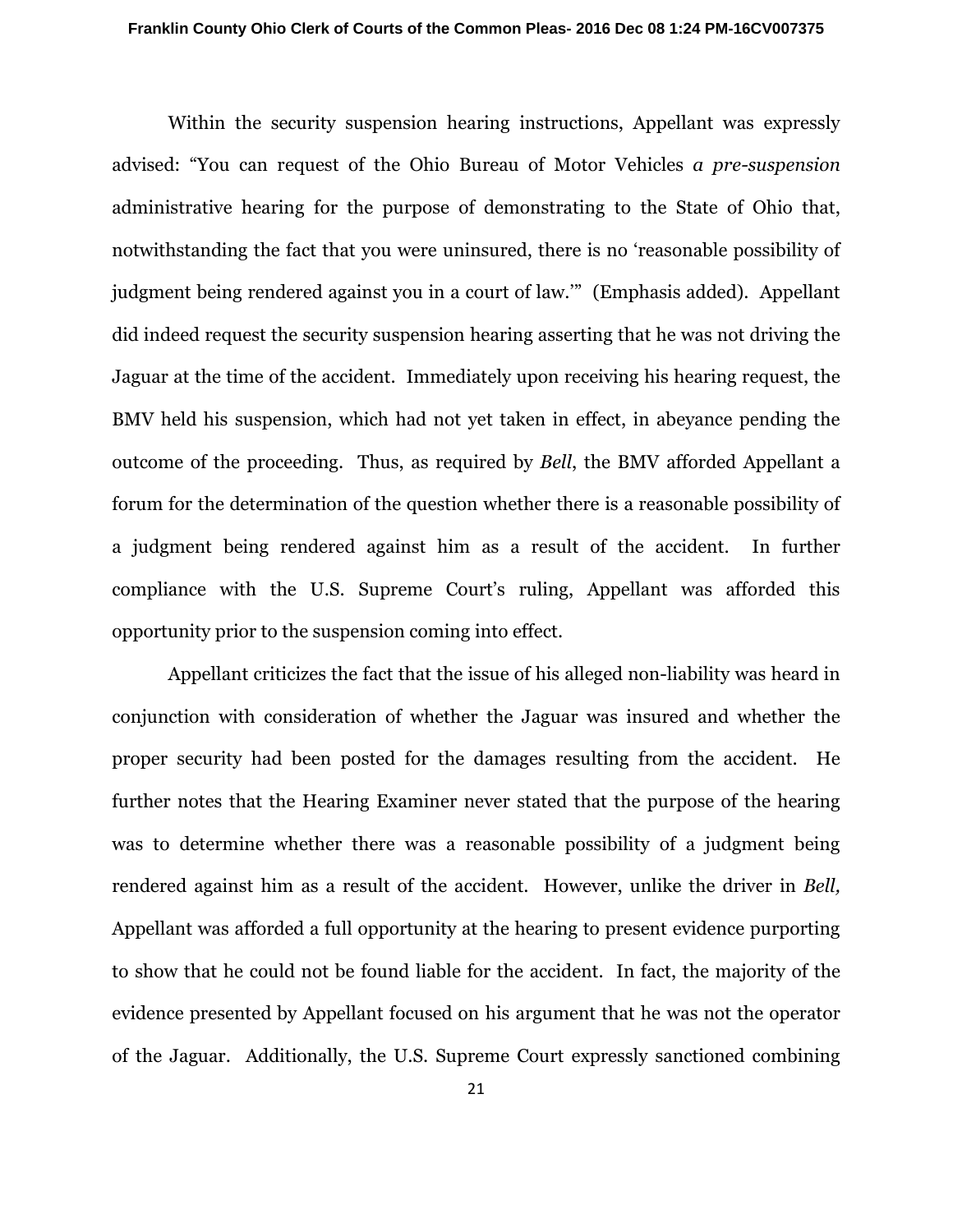this issue with other related administrative proceedings. See *Bell* at 542-543 ("The \* \* \* methods of compliance are several. Georgia may decide to merely include consideration of the question [of liability] at the administrative hearing now provided.").

 Appellant did not suffer deprivation of his driver's license until after he had been afforded an opportunity to present evidence that he was not at fault for the accident. The Court finds that he was provided procedural due process in full compliance with the standard set forth in *Bell.* Therefore, his second assignment of error is not well-taken.

# **2. Assignment of Error No. 1: The suspension of Appellant's Driver's License is based upon the improper consideration of inadmissible, unsworn and uncorroborated hearsay upon hearsay evidence and is not supported by the record.**

Upon being informed of the occurrence of a motor vehicle accident, R.C. 4509.12(A) authorizes the BMV Registrar "to determine the amount of security which is sufficient to satisfy any judgments for damages resulting from the accident as may be recovered against each driver or owner involved in the accident." Pursuant to R.C. 4509.13, the Registrar shall then provide notice to the driver of the amount of security required to be deposited by him. If the driver fails to request a hearing or to deposit the security within thirty days, the Registrar shall impose a suspension of the person's driver's license. R.C. 4509.17.

Additionally, R.C. 4509.101(A)(1) provides that no person "shall operate a motor vehicle in this state unless proof of financial responsibility is maintained continuously throughout the registration period with respect to that vehicle, or, in the case of a driver who is not the owner, with respect to that driver's operation of that vehicle." A violation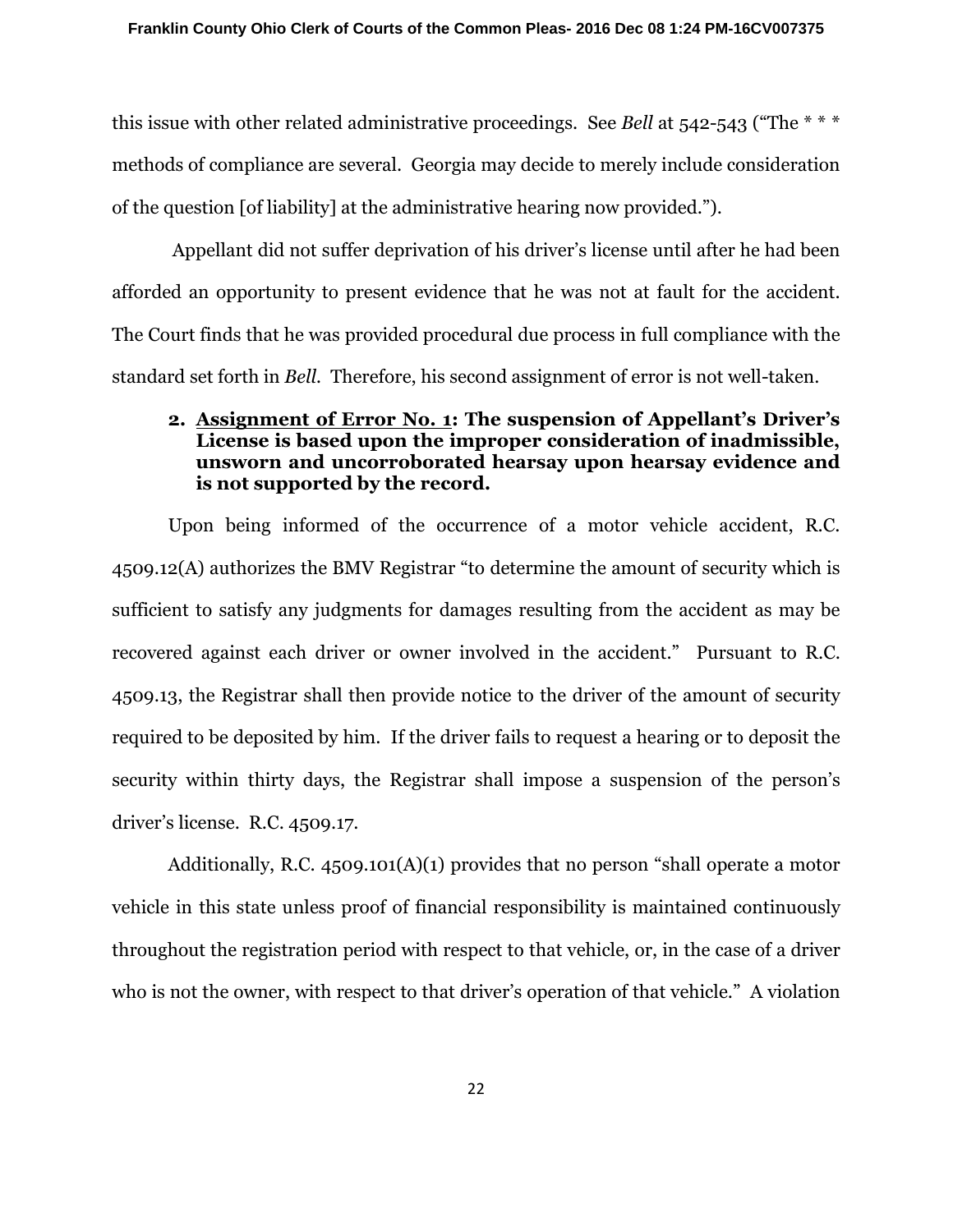of this provision results in the suspension of the individual's driver's license. R.C. 4509.101(A)(2)(a).

The BMV determined that the credible evidence established that Appellant was driving the Jaguar and is responsible for the subject motor vehicle accident. The BMV found that he is therefore required to post security for the amount of damages as calculated pursuant to R.C. 4509.12 and that his driver's license is subject to a mandatory suspension until he complies. The BMV further determined that the evidence demonstrated Appellant operated the Jaguar without having insurance, and thus, that his driver's license is also subject to suspension pursuant to R.C. 4509.101(A)(2)(a).

Appellant argues that the BMV's order should be reversed as it is based almost entirely on the "hearsay upon hearsay" statement contained in the accident report, i.e., his sister's alleged statement to the investigating officer that he had taken the Jaguar at 5:30 p.m. Appellant argues that the statement was not admissible and further should not have been deemed to be more credible than his sworn testimony.

As a general rule, administrative agencies are not bound by the strict rules of evidence applied in court." *1609 Gilsey Invs., Inc. v. Liquor Control Comm'n*, 10th Dist. No. 07AP-1069, 2008-Ohio-2795, ¶12, citing *Felice's Main Street, Inc. v. Liquor Control Comm.,* Tenth Dist. No. 01AP-1405, 2002-Ohio-5962, citing *Haley v. Ohio State Dental Bd.*, 7 Ohio App.3d 1, 6 (1982). "Thus, '[t]he hearsay rule is relaxed in administrative proceedings, but the discretion to consider hearsay evidence cannot be exercised in an arbitrary manner.'" Id., quoting *Haley.*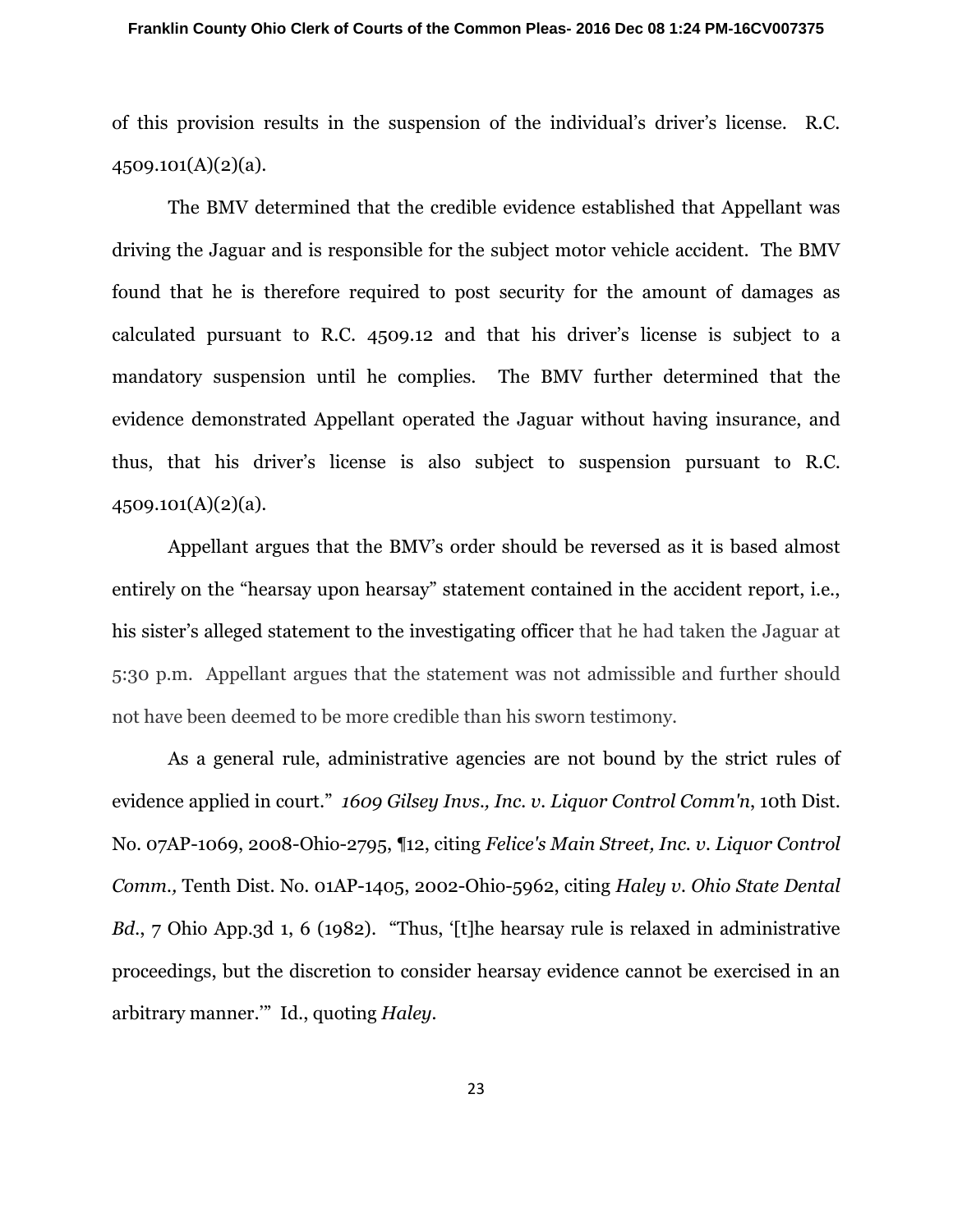"Concerning hearsay evidence, one of the issues to consider is whether the statements were inherently unreliable or whether they "bore significant indicia of trustworthiness.'" Id. at ¶13, citing *Felice's Main Street, Inc.,* at ¶18. "Unless shown otherwise, police and administrative investigative reports 'have a very high indicia of reliability.'" Id., quoting *Felice's Main Street, Inc.* "Moreover, the reliability of hearsay statements may be inferred without more where the evidence falls within a firmly rooted hearsay exception." Id. "Firmly rooted hearsay exceptions include the business records exception in Evid.R. 803(6), and the public records exception in Evid. R. 803(8)." Id. Additionally, [h]earsay challenges are waived, absent plain error, if not objected to during the subject proceedings." *Felice's Main Street, Inc.* at ¶14.

Here, Appellant did not object to admission of the accident report and certainly did not raise any hearsay arguments. Therefore, he has waived this argument. In any event, in this "relaxed" proceeding, the Hearing Examiner was authorized to consider hearsay statements having some degree of reliability and trustworthiness. Police investigative reports are considered to have a high degree of reliability. Moreover, Appellant himself testified several times that his sister told him that she informed the officer that he had taken her vehicle:

> Q. But your sister told the police, which is indicated in the police report \* \* \* that you drove the vehicle at 5:30. A. Yeah, that's what she told the police, but, I mean, she's in the house and the vehicle's in the parking lot. So I wonder why the police made that comment that I drove it.

(Tr. at 50).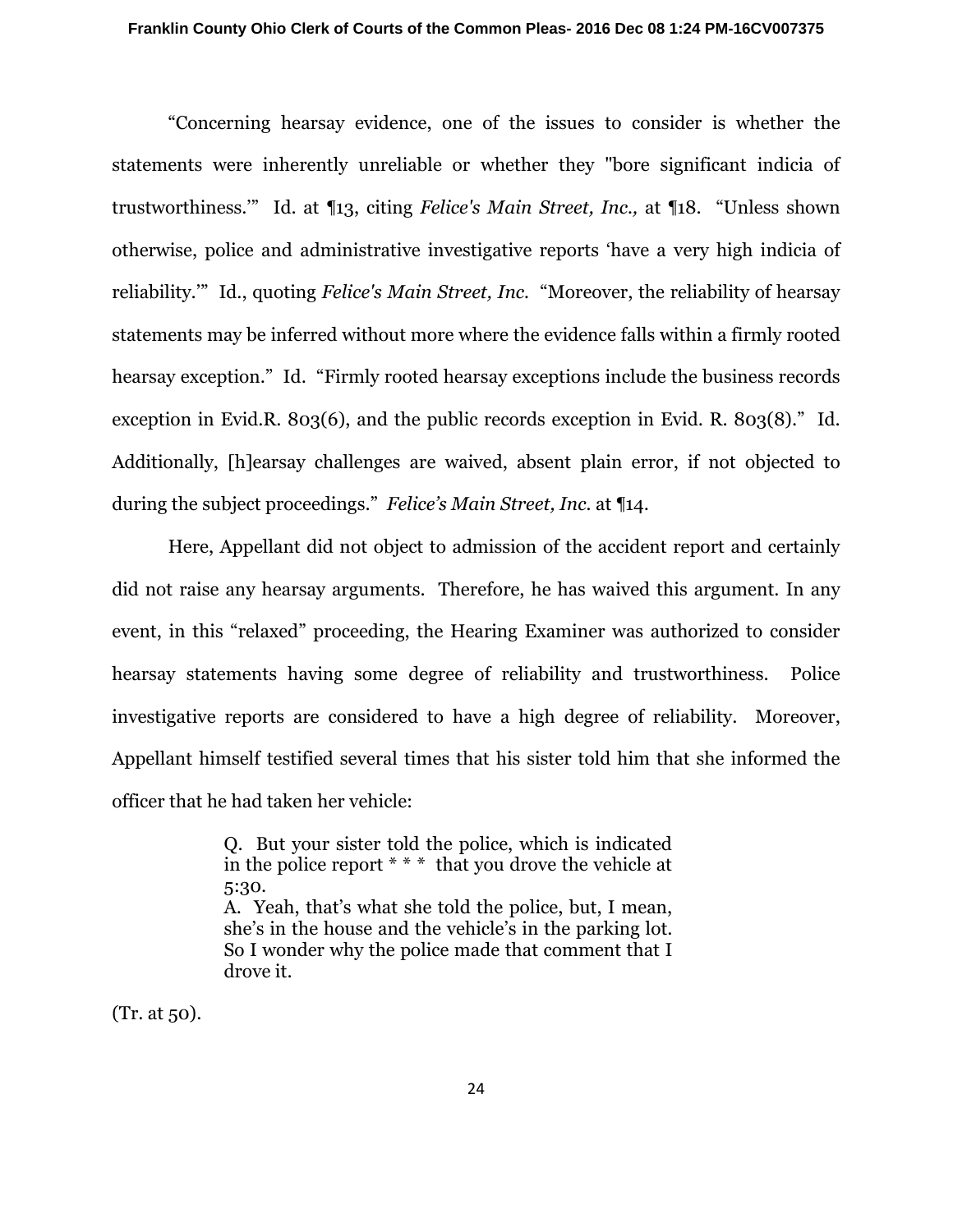Q. Okay. Did your sister tell you that she told the police that she thought you were the one driving the vehicle?

A. Yeah.

Q. Did that concern you?

A. Yeah, it did concern me \* \* \* .

(Tr. at 56).

Q. Okay but going back to the fact that you found out that your sister told the police that she thought that you were the one driving the vehicle and got in this accident and then fled the scene. That had to be pretty concerning, right? A. Yes.

(Tr. at 58).

 If the only evidence considered and relied upon was the police report, then the Court might agree that this would not be sufficient. However, the Hearing Examiner and the Registrar did not summarily rely on the accident report, but rather, provided Appellant a meaningful hearing and review of his arguments and evidence. Moreover, by its nature, a "hit skip" accident often involves circumstantial evidence. This being an administrative proceeding, the violations did not need to be established beyond a reasonable doubt, and there need only be reliable, probative, and substantial evidence to support the agency's conclusions. The totality of the circumstances, including Appellant's driving history and his own testimony, supports the BMV's findings and conclusions.

This Court may have reached a different outcome and afforded more credence to Appellant's live testimony and the statement of Mr. Jones. However, "[i]n an R.C. 119.12 appeal, the common pleas court should ordinarily defer to an agency's determination as to witness credibility and the weight assigned to the evidence." *Trish's*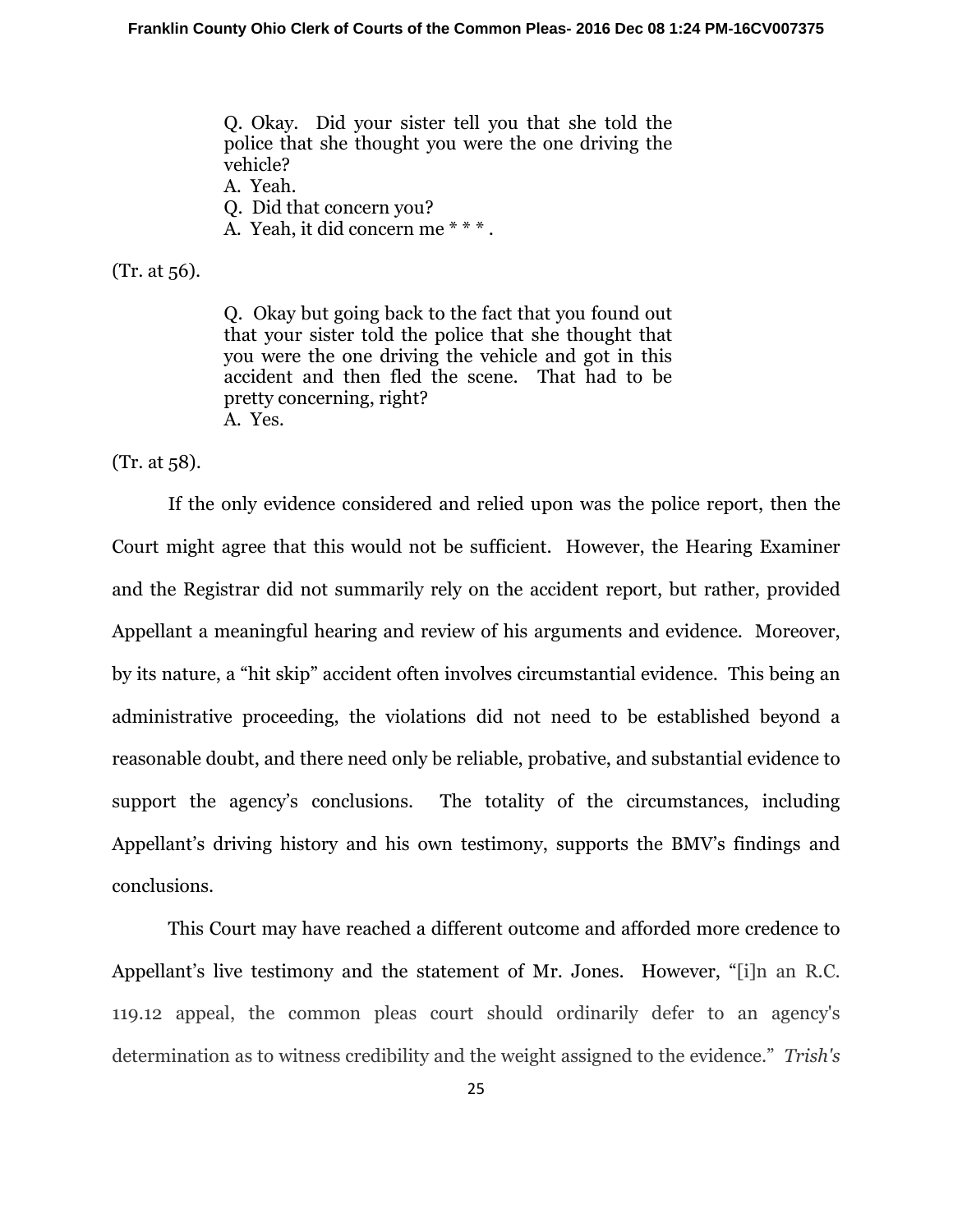*Café & Catering, Inc. v. Ohio Dep't of Health*, 195 Ohio App.3d 612, 2011-Ohio-3304, ¶25 (10th Dist.). The Hearing Examiner had the opportunity to hear Appellant's testimony and observe his demeanor and did not find him to be a credible witness. This Court has conducted an exhaustive independent review of the record, and notes there are inconsistencies with Appellant's testimony and his arguments.

Based on the Court's thorough review, the Court finds that there is substantial, reliable, and probative evidence to support the BMV's adverse findings against Appellant and the imposition of the noncompliance and security suspensions. Accordingly, the BMV's Order is AFFIRMED.

Pursuant to Civ. R. 58, the Clerk of Courts is to provide all parties notice of and the date of this judgment.

# **IT IS SO ORDERED.**

 **Electronically Signed By: JUDGE MARK A. SERROTT**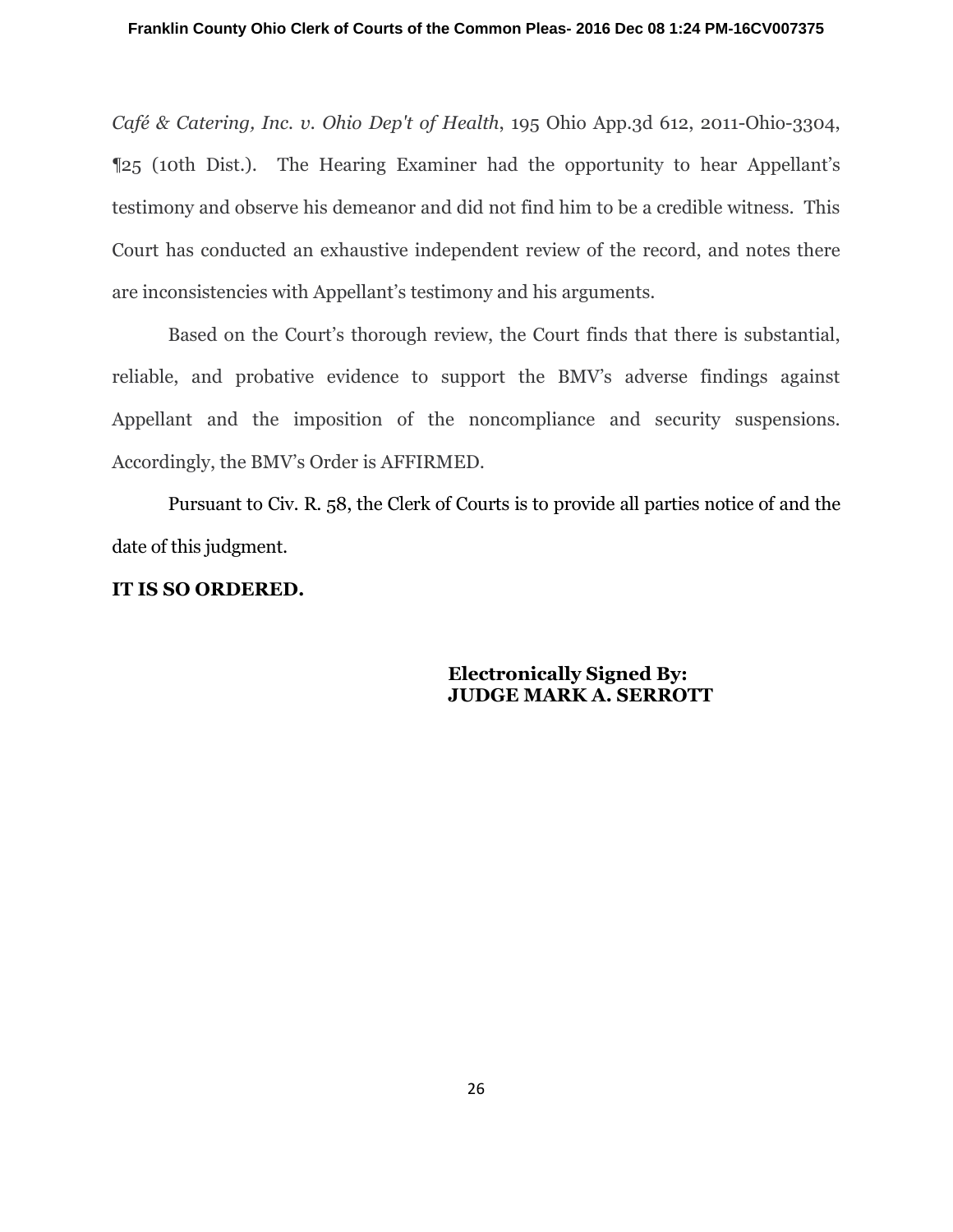Franklin County Court of Common Pleas

**Date:** 12-08-2016

Case Title: BENJAMIN B ANNOR -VS- OHIO STATE DEPT PUBLIC SAFETY BUREAU MOT **Case Number:** 16CV007375

**Type:** DECISION/ENTRY

It Is So Ordered.

Mark Serrett

/s/ Judge Mark Serrott

Electronically signed on 2016-Dec-08 page 27 of 27